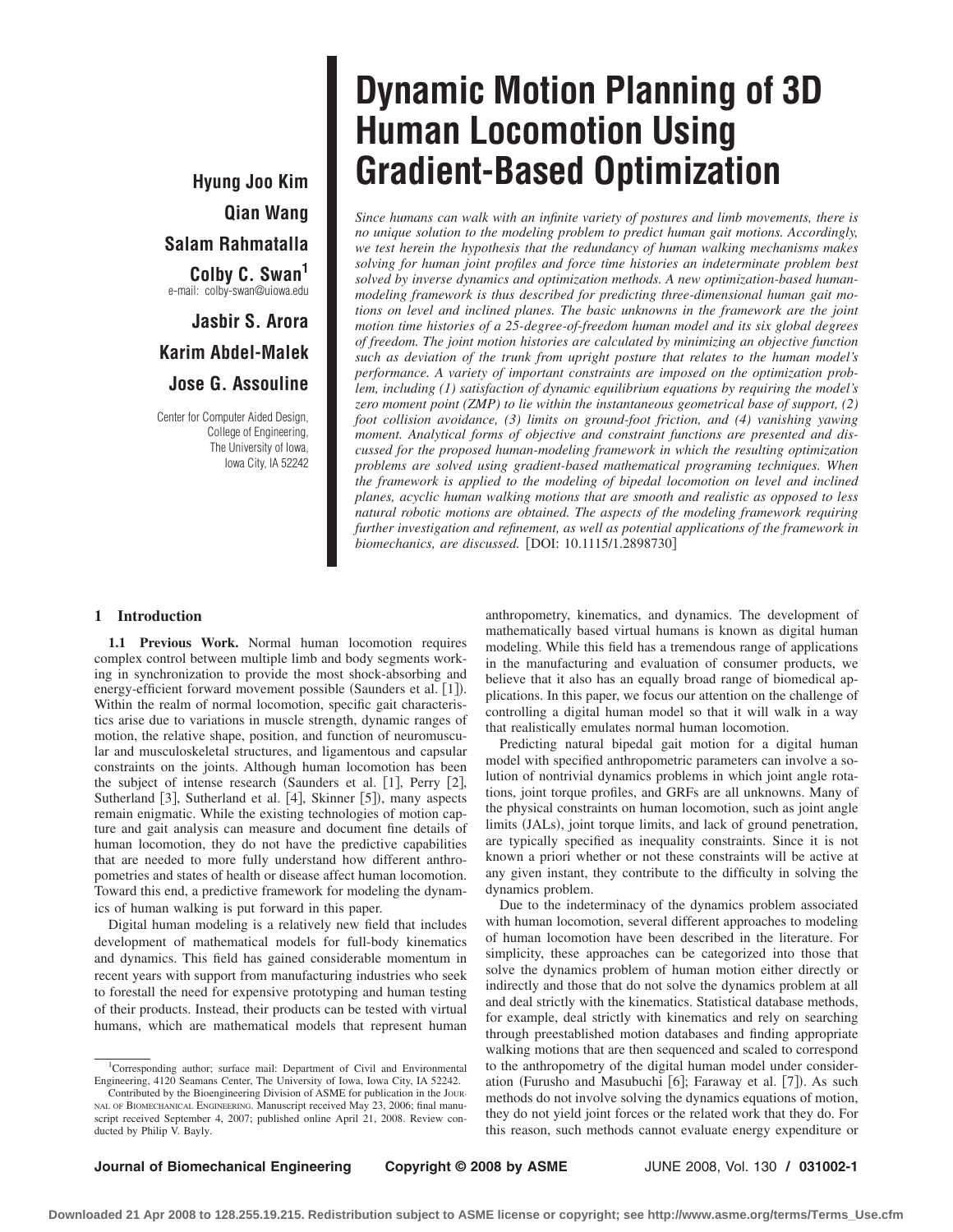the stability of different walking motions, or even adapt to walking on sloped inclines. Such methods may also provide little insight on the subtleties of human locomotion.

There is a considerable variation among the motion planning methods that address the dynamics of human locomotion. To better understand the preceding works in this area, it is helpful to distinguish between those directed at motion planning of robots and those directed at modeling realistic human walking behaviors. It is also useful to further distinguish between those methods that solve the dynamics problem directly and those that solve the dynamic problem in an inverse manner.

*1.1.1 Robotic Versus Human Motion*. In robotics, a fast solution of the dynamics problem is needed to facilitate real-time control. Accordingly, large numbers of *artificial* equality constraints are imposed on the robotic gait parameters by a priori specification of hip/limb motions or by specifying trajectories in time of the (ZMP).<sup>2</sup> Although such *artificial* constraints speed up the solution process by reducing the feasible domain, they can be overly restrictive to the point where the resulting motions may be unsmooth, unnatural, and unable to adapt to changes in the mission goals, the anthropometric data, or the terrain conditions. Among the works from this category, Azevedo et al. [8] synthesized a gait motion offline and applied a simple law to control a real system. In the offline motion synthesis, equality constraints on the initial, final, and intermediate positions of the ankle, toe, and hip joints were imposed to ensure obstacle avoidance, static stability, and symmetry of gait stages. Nishiwaki and Kagami [9] proposed a real-time walking pattern generator to make a humanoid follow specified foot locations on the ground and to maintain a desired ZMP trajectory. Kuffner et al. [10] employed a randomized search strategy based on "rapidly exploring random trees" (RRTs) to find dynamically stable trajectories. In this approach, a collision-free, statically stable kinematical path is first determined and then iteratively adjusted to become a dynamically feasible trajectory. An online balance compensation scheme was employed in the work of Kuffner et al. to enforce constraints on the center of gravity projection and the ZMP trajectory in order to maintain overall dynamic equilibrium (DE).

Alternatively, works that attempt to solve for human walking motion based on performance optimization with only natural constraints imposed are believed suitable for the reproduction of realistic human motions. For digital human simulations, the objective functions represent human performance measures, and optimization methods are used to solve for the feasible joint motion profiles that extremize the objective functions and satisfy the necessary constraints (Chevallereau and Aousin [11]; Saidouni and Bessonnet [12]). The importance of the works in this category is that the human motions are not artificially constrained and are dynamically feasible, and hence can realistically reproduce human motions. Optimization-based digital human motion planning problems can be viewed as numerical optimal control problems Wang et al. [13]). While this approach is more computationally intensive and not necessarily amenable to the real-time analysis and control needed in robotics, it does yield more realistic motion and is hence better for studying the biomechanics of human locomotion.

*1.1.2 Forward Versus Inverse Dynamics*. Both forward and inverse dynamics formulations can be used in modeling bipedal locomotion. Forward dynamics starts with initial conditions and known forces and solves for the unknown joint displacements by numerical integration (Chevallereau et al. [14], Roussel et al. [15], and Anderson and Pandy [16]). The process of integrating forces over time intervals to obtain walking motions can itself be computationally intensive. When one further considers that the forces that drive the bipedal locomotion are themselves unknown and must be obtained by repeatedly solving the forward dynamics

problem with trial forces until those that maximize the desired human performance objectives are found, it becomes clear that approaches utilizing forward dynamics can be very computationally intensive. One way to deal with the computational intensity of forward dynamics formulations has been to use massively parallel algorithms and processing techniques (Pandy et al. [17]).

Inverse dynamics differs from forward dynamics in that it calculates unknown forces from joint displacement histories. Since the joint displacement histories associated with locomotion are unknown a priori, they are determined using optimization methods (Wang et al. [18], Bessonnet et al. [19], and Chevallereau and Aousin [11]). The balance of joint forces that arise from joint displacements is evaluated through differential algebraic equations (DAEs), and balance constraints are imposed on the optimization problem. Two important issues that arise in such inverse dynamics frameworks are the human performance criteria and methods for approximating the joint trajectories. The work of Lo et al. [20], although it deals with human motion and tasks other than locomotion, provides a thorough description of an inverse dynamics framework for predicting human motions. By using the control points of cubic *B*-spline approximations of joint angle profiles as design variables, Lo et al. [20] used a quasi-Newton algorithm to solve for joint angle profiles that minimize actuating joint torques during lifting. Chevallereau and Aousin [11] planned a robotic walking and running motion using optimization to determine the coefficients of a polynomial approximation for profiles of the pelvis translations and joint angle rotations. Walking was treated as a combination of successive single support phases (SSPs) with instantaneous double support phases (DSPs) defined by passive impact. Saidouni and Bessonnet [12] solved for cyclic, symmetric gait motion of a 9DOF model that moves in the sagittal plane. A cyclic, symmetric gait motion was composed of repeated gait stages with SSPs and DSPs that are symmetric when the left and right feet change roles. The control points for the *B*-spline curves along with the time durations for the gait stages were optimized to minimize the actuating torque energy. By adopting the time durations as design variables, the motions for both the single support and double support were simultaneously optimized.

*1.1.3 Musculoskeletal Model Versus Skeletal Model*. Two types of models are generally used in modeling human locomotion: (1) skeleton models in which all effects of muscles are modeled as simply as torques applied to joints; (2) musculoskeletal models where muscle groups are included in the dynamic system and represented by Hill-type elements (Yamaguchi and Zajac [21], Pandy et al. [17], and Pandy [22]). Skeletal models are used quite naturally in robotic modeling and are even used in human locomotion modeling due to their relative simplicity and computational efficiency (Chevallereau and Aousin [11], Bessonnet et al. [19], and Saidouni and Bessonet [12]). Examples where musculoskeletal models have been employed include a 3D 8DOF model by Yamaguchi and Zajac [21] to restore unassisted natural gait to paraplegics and a 3D musculoskeletal body model 23DOF, 54 muscles) for normal symmetric walking on level ground by Anderson and Pandy [16]. The forward dynamics optimization problem with such musculoskeletal models is typically posed to minimize metabolic energy expenditure per unit distance traveled. A set of terminal posture constraints is often imposed to ensure repeatability of the gait cycle, and the resulting simulations match well with the patterns of body-segmental displacements, ground reaction forces, and muscle activations obtained from experiments.

**1.2 Current Work.** The hypothesis underlying this work is that modeling of human locomotion is best done within a combined inverse dynamics and optimization framework. A number of preceding works that have used such an approach have been focused on 2D sagittal plane walking (Bessonnet et al. [19]; Saidouni and Bessonet [12]). Here, the goal is to develop a general three-dimensional formulation for modeling realistic human loco- <sup>2</sup>

**031002-2 /** Vol. 130, JUNE 2008 **Transactions of the ASME**

 $2$ The ZMP is discussed in Sec. 2.1.1.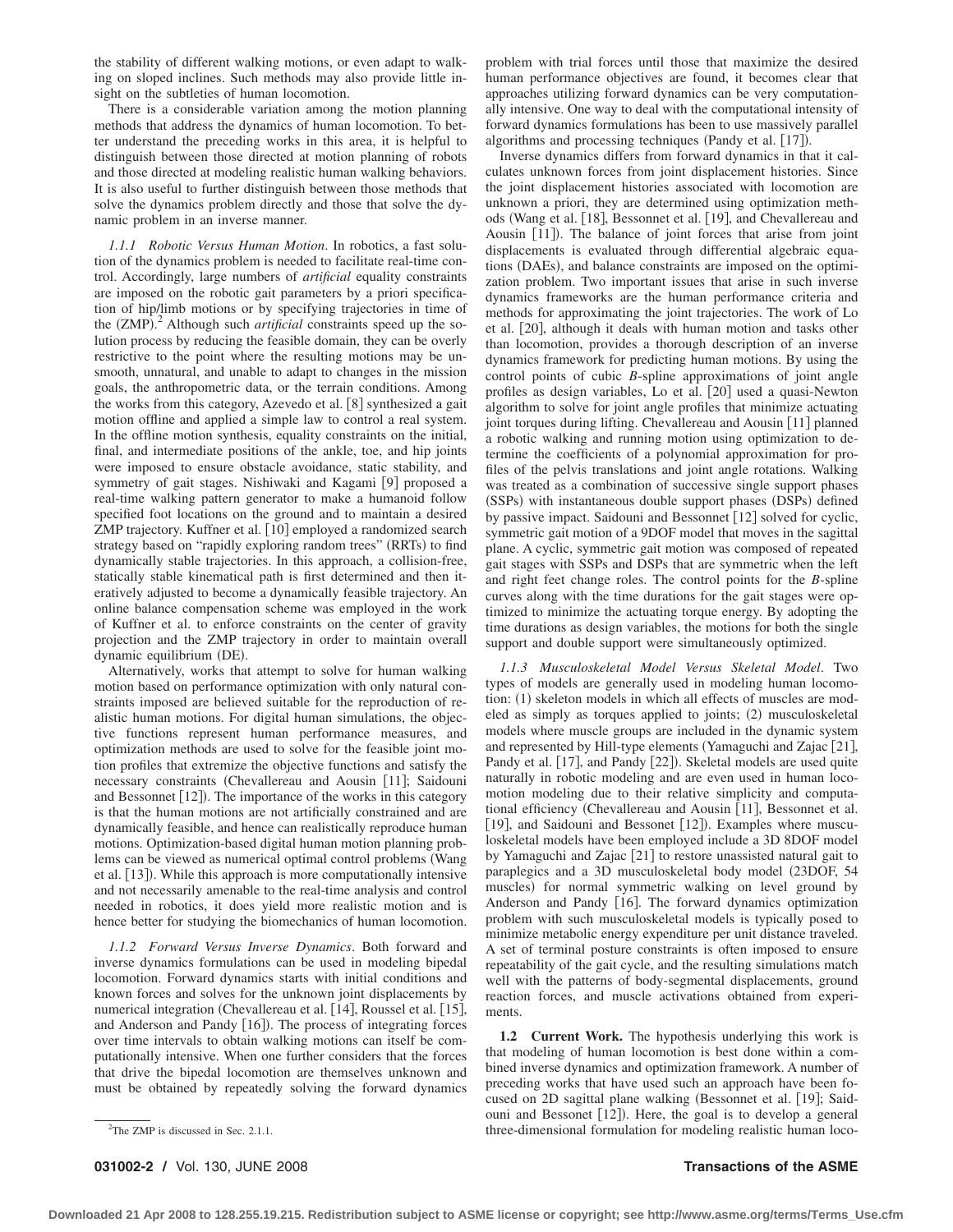motion. Within this work, foot stepping patterns are prescribed in order to overcome numerical difficulties associated with the discontinuity of constraint functions that would occur otherwise. Nevertheless, gait stage durations are automatically calculated within this work by optimizing a sequence of knot variables. Like some of the previously cited works and also that of Tang et al. [23] a modified cubic *B*-spline time interpolation scheme is employed for the joint displacement profiles. This provides  $C_2$  continuity of the joint profiles in time and thus allows for a reduction of foot impact forces. In addition, an efficient sequential quadratic programing (SQP) algorithm and software are used to solve the motion optimization problem. If suitable objective and constraint functions can be identified and utilized within this modeling framework to produce walking motions fully consistent with normal human locomotion, then a useful formulation with which to study the biomechanics of walking can be obtained. Some of the specific challenges addressed in the body of this paper are briefly described below.

*1.2.1 Treatment of Multiple Gait Stages and Discontinuity in Stage Transitions*. When applying gradient-based optimization to general human locomotion modeling, one has to carefully formulate the modeling problem so that the functionals used are smoothly differentiable in design space to the extent possible. If the functional gradients in design variable space are discontinuous, it can result in failure to converge to optimal solutions. The first-order time derivatives of ground-foot nonslippage constraint functions tend to be discontinuous in time at the gait stage transition points. Many preceding works have avoided this potential difficulty by finding optimal human locomotion within single gait stage and then by generating the remainder of the cyclic motion using symmetry in which the roles of left and right legs are changed (Anderson and Pandy [16], Kuffner et al. [10], and Azevevedo et al. [8]). However, since general human locomotion is noncyclic and nonsymmetric and sometimes has special initial/ final conditions such as zero-velocity/acceleration condition, the general formulation developed here seeks solutions for an entire general gait motion featuring multiple gait stages with different foot support patterns. For example, a gait cycle is composed of (1) a single support on the left foot,  $(2)$  a double support on the left toes and the right heel, (3), a single support on the right foot, and 4 a double support on the right toes and the left heel. The current formulation can optimize gait motions over multiple gait stages. This is accomplished by dividing continuous gait motion into a number of stages and by evaluating the functionals at specific points in time of each stage (for details, see Sec. 3.3).

*1.2.2 Modified B-Splines With Stage Duration Design by Controlling Knots*. A modified cubic *B*-spline curve approximation method with nonrepeated knots is used to interpolate joint angle and displacement profiles. The control points along with knots are simultaneously optimized to predict walking. The new formulation renders the shape functions in explicit polynomial form rather than in recursive form. Furthermore, by truncation of the first three curve segments, the remaining curve segments are given as a linear combination of a constant number of control points (four) and their corresponding basis functions. This facilitates the calculation of continuous analytical gradients and has the added benefit of saving both programing and computational efforts. Note that the shape of the basis functions change with time and knots. In the present framework, motion during a gait stage is represented by one or more curve segments bounded by two adjacent knots. By designing the knot distributions, the stage durations are optimized.

*1.2.3 Check of ZMP Relative to the Base of Support*. When using optimization formulations to solve for joint angles and displacements associated with human locomotion, various constraints are imposed to ensure that (1) the JALs are not exceeded,  $(2)$  there is no foot penetration of the ground,  $(3)$  there is no slippage of the foot on the ground,  $(4)$  the body obeys DE conditions, and  $(5)$  the initial and final foot placements agree with those that are prescribed. The DE condition requires equilibrium of all the forces on walking bipeds and is herein imposed by constraining the instantaneous ZMP location to lie within the instantaneous boundaries of the base of support (BOS). The BOS corresponds to the footprint on the ground in the single support case and to the convex hull of the foot contact regions in the double support case. The ZMP concept dates back to 35 years ago and has been reexamined in recent literature for clarification and extension Goswami [24], Vukobratović and Borovac [25], and Sardain and Bessonnet [26]).

**1.3 Overview.** In Sec. 2, the concepts and approaches to imposing DE by geometrically constraining the point ZMP to fall within the BOS are first introduced. Then, interpolated joint angle trajectories and their time derivatives are described using modified *B* splines. The inertial and gravity forces acting on the body segments are also described using recursive multibody kinematics. In Sec. 3, the optimization formulation for locomotion modeling is defined by identifying cost and constraint functions along with measures taken to ensure  $C<sup>1</sup>$  continuity of the cost and constraint functions in design space. The numerical examples explored in Sec. 4 of this paper involve three-step gait motions on level and inclined plane surfaces by a 25-degree-of-freedom virtual human model. Section 5 discusses the numerical results and issues that require further investigation as well as potential applications of this methodology in biomechanics and biomedicine.

# **2 Analysis**

**2.1 Dynamic Equilibrium.** One of the most profound issues in modeling human locomotion within an inverse dynamics framework in which only the joint displacements and rotations are known is ensuring that the resulting forces satisfy DE. The ground contact forces acting on the feet are reactions to both the gravity forces and the inertial forces associated with the body's motion. The notion of the ZMP is useful in checking DE of the body and is based on the concept that the muscle forces act on the joints as self-balanced internal forces, opposite in direction and equal in magnitude. When the entire body is taken as a dynamic system undergoing prescribed displacements, the contributions of selfbalanced joint forces vanish and the gravity and inertial forces can be easily determined. The only significant unknown forces acting on the system are the GRFs. If the ZMP lies within the body's BOS region, it can be shown (e.g., Sardain and Bessonnet [26]) that the body satisfies the DE condition. Further elaborations on the usage of the ZMP to ensure DE of the human body during locomotion are described in this section.

*2.1.1 ZMP Concept and Implementation*. The forces acting on a walker can be sorted into  $(1)$  ground contact forces acting on the feet and (2) noncontact forces due to inertia and gravity. At a given instant, the center of pressure (COP) is the point of action for the resultant of the ground contact forces. The COP is also defined as the instantaneous point on the ground about which the instantaneous contact forces have a vanishing tipping moment where the tipping moment is the resultant of the contact moments that act within the ground plane. The yawing moment due to ground contact forces orthogonally acts to the ground plane and does not contribute to the tipping moment. The ZMP is that point on the ground plane through which the resultant of the noncontact forces acting on the body passes. Accordingly, the noncontact forces acting on the human body exert no tipping moments about the ZMP. For balance of the tipping moments exerted on the body by the contact and noncontact forces, the COP and ZMP points should coincide with each other. Furthermore, due to the unilateral nature of foot contact with a rigid nonadhesive walking surface, the contact stresses should be strictly compressive (or repulsive)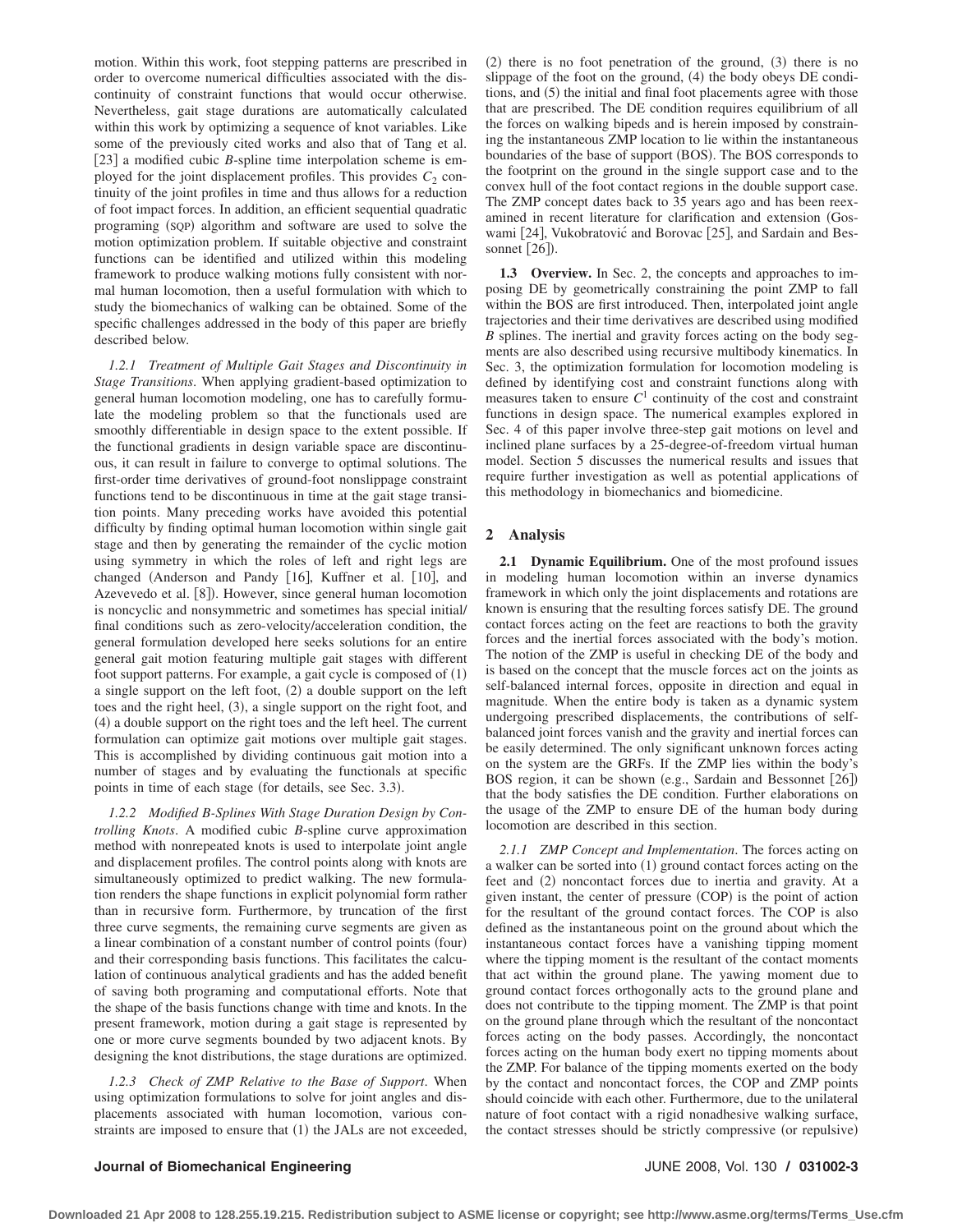

**Fig. 1 Forces on a walking biped including GRFs R***C***, gravity force** *m*g, and inertial force  $(-m\ddot{x}_G)$  and inertial moment  $(-H_G)$ 

rather than tensile (or attractive). Since the COP necessarily lies within the BOS and since the COP and ZMP coincide, the ZMP must also reside within the BOS.

The resultant of noncontact forces exerted on the body (i.e., those due to inertia and gravity) is denoted by  $\mathbf{R}^{\text{IGF}}$  and expressed as

$$
\mathbf{R}^{\text{IGF}} = m\mathbf{g} - m\ddot{\mathbf{x}}_G \tag{1}
$$

where *m* is the total mass of the body, **g** the gravitational acceleration,  $\mathbf{x}_G$  the instantaneous center of mass (COM) of the body, and  $\ddot{\mathbf{x}}_G$  its instantaneous acceleration. The resultant moment of  $\mathbf{R}^{\text{IGF}}$  about the ZMP (point  $\mathbf{x}_D$  in Fig. 1) is given as

$$
\mathbf{M}_{D}^{\text{IGF}} = \mathbf{x}_{DG} \times \mathbf{R}^{\text{IGF}} - \dot{\mathbf{H}}_{G}
$$
 (2)

in which  $\mathbf{x}_{\text{DG}} = \mathbf{x}_{\text{G}} - \mathbf{x}_{\text{D}}$  is a vector from the ZMP point  $\mathbf{x}_{\text{D}}$  to the COM  $\mathbf{x}_G$  and  $\dot{\mathbf{H}}_G$  is the rate of angular momentum about  $\mathbf{x}_G$ . If the origin of a Cartesian-coordinate system that is on the ground plane is denoted by  $O$  (Fig. 1), the resultant moment about point  $O$ , which can be written as  $M_O^{\text{IGF}}$  is

$$
\mathbf{M}_{O}^{\text{IGF}} = \mathbf{x}_{G} \times \mathbf{R}^{\text{IGF}} - \dot{\mathbf{H}}_{G}
$$
 (3)

Accordingly, Eq.  $(2)$  can be rewritten as

$$
\mathbf{M}_{D}^{\text{IGF}} = \mathbf{M}_{O}^{\text{IGF}} - \mathbf{x}_{D} \times \mathbf{R}^{\text{IGF}}
$$
(4)

From the condition that the tipping moment of **R**IGF about the ZMP  $\mathbf{x}_D$  vanishes, one can thus write

$$
\mathbf{0} = \mathbf{n} \times \mathbf{M}_D^{\text{IGF}} = \mathbf{n} \times \mathbf{M}_O^{\text{IGF}} - (\mathbf{n} \cdot \mathbf{R}^{\text{IGF}}) \mathbf{x}_D + (\mathbf{n} \cdot \mathbf{x}_D) \mathbf{R}^{\text{IGF}} \quad (5)
$$

in which **n** is a unit vector that is normal to the ground plane. Since  $\mathbf{n} \cdot \mathbf{x}_D = 0$ , the position vector of the ZMP in the reference Cartesian system is obtained from Eq.  $(5)$  as follows:

$$
\mathbf{x}_D = \frac{\mathbf{n} \times \mathbf{M}_O^{\text{IGF}}}{\mathbf{n} \cdot \mathbf{R}^{\text{IGF}}} \tag{6}
$$

For any walking motion to satisfy DE, the ZMP should stay within the BOS  $\Gamma_{\rm BOS}$ .

The resulting inertia forces acting at the body's current COM  $(-m\ddot{x}_G$  and  $-\mathbf{H}_G$ ) are calculated by summing the inertia forces acting on the body's individual segments. Consequently, the resultant of the inertial and gravitational forces acting on the body **R**IGF can be computed as follows:



**Fig. 2** Illustration of BOS  $\Gamma_{BOS}$  in (a) SSP and (b) DSP

$$
\mathbf{R}^{\text{IGF}} = \sum_{i}^{n_{\text{body}}} (m_i \mathbf{g} - m_i \ddot{\mathbf{x}}_G^i)
$$
 (7)

where  $n_{\text{body}}$  is the number of body segments,  $m_i$  denotes the mass of the *i*th body segment, and  $\ddot{x}^i_G$  denotes the acceleration of that body segment's COM. In a similar fashion, the resultant moment  $M_O^{IGF}$  of  $R^{IGF}$  about the origin of the Cartesian reference frame is computed from Eq.  $(3)$  as follows:

$$
\mathbf{M}_O^{\text{IGF}} = \sum_{i}^{n_{\text{body}}} [\mathbf{x}_G^i \times (m_i \mathbf{g} - m_i \ddot{\mathbf{x}}_G^i) - \dot{\mathbf{H}}_G^i]
$$
(8)

in which  $\mathbf{x}_G^i$  is the position vector of the *i*th body segment's COM in the reference Cartesian frame and  $\dot{\mathbf{H}}_G^i$  is the rate of angular momentum about  $\mathbf{x}_G^i$ . In the current modeling framework, the rate of angular momentum of each body segment about its own COM is neglected (i.e.,  $\dot{\mathbf{H}}_G^i$ =0) on the assumption that the mass of each body link is concentrated at its COM  $\mathbf{x}_G^i$ .

*2.1.2 Foot Contact, Stepping Patterns, and Collision Avoidance*. For an evaluation of DE during 3D walking, the BOS  $(\Gamma_{\rm BOS}$  in Fig. 2) should be expressed in mathematical form according to different foot stepping patterns. The stepping patterns refer to which foot segments are in ground contact during different gait stages. Figure 3 shows that each foot has six potential contact points, with the right foot having the right toe medial (RT1), right toe lateral (RT2), right ball medial (RB1), right ball lateral (RB2), right heel medial (RH1), and right heel lateral RH2. The left foot has six analogous contact points. For the DSP of the gait with the right foot in the front denoted by RDS, the rear part of the right foot (RB1-RB2-RH1-RH2) and the front part of the left foot LT1-LT2-LB1-LB2 are in contact with the ground (Fig. 3). The phase of the gait that has only the right foot on the ground is denoted by RSS for right foot single support. In this phase, all six points of the right foot are in ground contact. Similarly, during left foot single support LSS, all six points of the left foot are in ground contact. All of the foot contact points for the four gait stages are defined in Table 1.

The BOS polygon and its interior  $\Gamma_{\rm BOS}$  can be determined for each foot contact pattern. For example, during single foot support conditions (either LSS or RSS), the BOS polygon is a simple quadrilateral. Under LSS, the corners of the quadrilateral are coordinates of the four contact points LH2, LH1, LT1, LT2, and under RSS, the corners of the quadrilateral are the coordinates of RH2, RH1, RT1, and RT2. Under double foot support conditions, the BOS will be formed by the intersection of six subregions each of which is a half-plane denoted by  $L_i$  (Fig. 3). In the general case,  $\Gamma_{\rm BOS}$  is formed by the intersection of  $n_{\rm BOS}$  half-planes as follows:

**031002-4 /** Vol. 130, JUNE 2008 **Transactions of the ASME**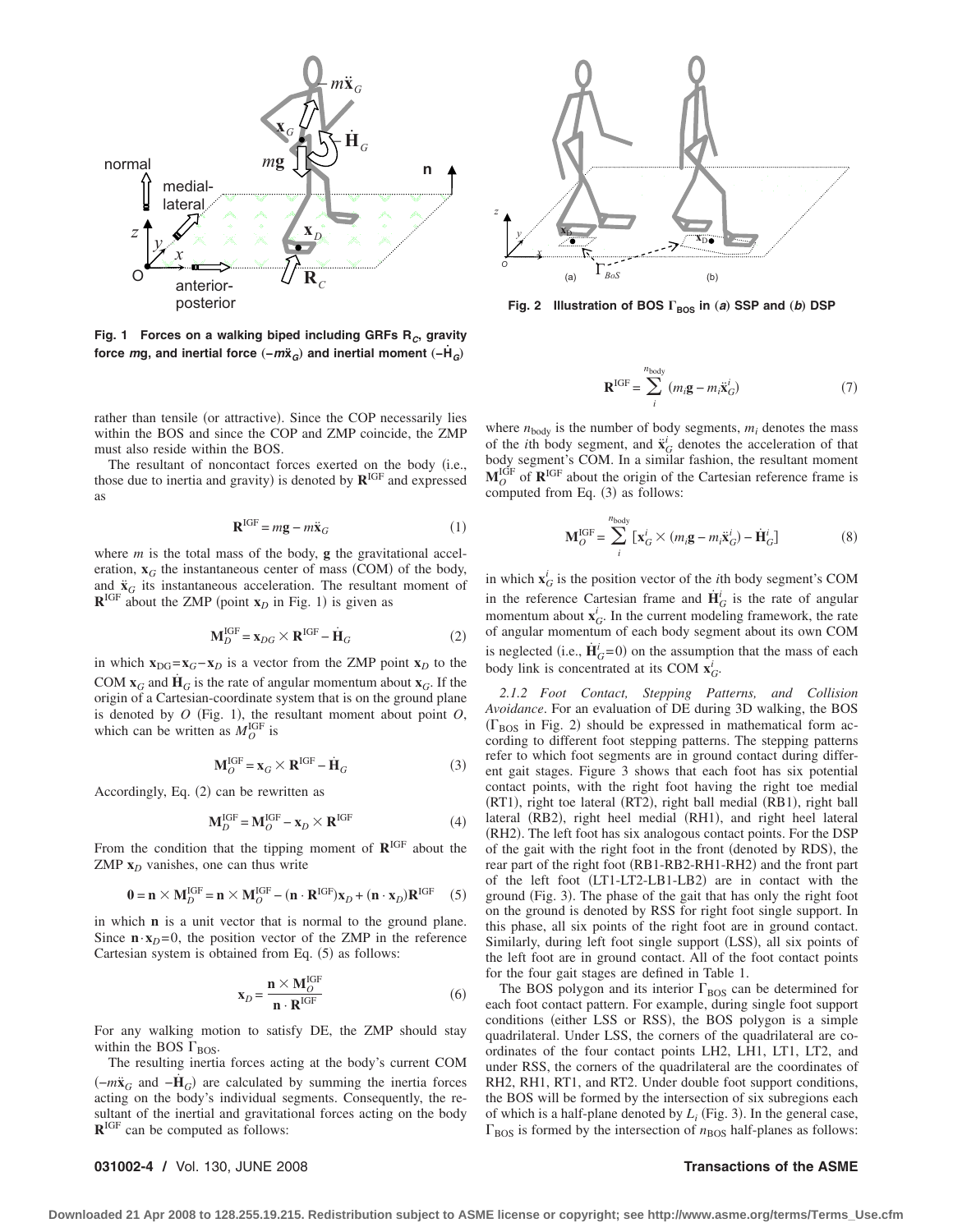

Fig. 3 The BOS polygon during RDS: (a) side view and (b) plan view. (LH1/LH2=medial/lateral left foot heel, **LB1/LB2=medial/lateral left foot ball, LT1/LT2=medial/lateral left foot toe, RH1/RH2=medial/lateral right foot** heel, RB1/RB2/medial/lateral right foot ball, RT1/RT2/medial/lateral right foot toe). The BOS region  $\Gamma_{BOS}$  is defined in Eq. (9) and is an intersection of up to six half-planes  $L_i$  defined in Eqs. (10*a*) and (10*b*), and  $\Gamma^C_{\rm{BOS}}$  denotes its complement with  $L_5^C$ , the complement of  $L_5$ , as shown in  $(c)$ .

$$
\Gamma_{\rm BOS} = \bigcap_{i=1}^{n_{\rm BOS}} L_i \tag{9}
$$

Each of the half-planes can be expressed as follows:

$$
L_i = \{ \mathbf{x} | b(\mathbf{x}, \mathbf{x}_{\eta_{i1}}, \mathbf{x}_{\eta_{i2}}) \le 0 \}
$$
 (10*a*)

$$
b(\mathbf{x}, \mathbf{x}_{\eta_{i1}}, \mathbf{x}_{\eta_{i2}}) = \mathbf{n} \cdot [(\mathbf{x} - \mathbf{x}_{\eta_{i2}}) \times (\mathbf{x}_{\eta_{i1}} - \mathbf{x}_{\eta_{i2}})] \tag{10b}
$$

In the equation above,  $b(\mathbf{x}, \mathbf{x}_{\eta_{i1}}, \mathbf{x}_{\eta_{i2}})$  is the distance that a point **x** lies above a line connecting the location of the two foot points  $\mathbf{x}_{\eta_i}$ and  $\mathbf{x}_{\eta_{i2}}$ . Appropriate pairs of foot points  $\{\eta_{i1}, \eta_{i2} | 1 \le i \le n_{\text{BOS}}\}$ that define the boundary of  $\Gamma_{\rm BOS}$  for different foot support conditions are provided in Table 2.

The same basic ideas can be used to create foot collision avoidance (FCA) constraint that prevents footprints of the left and right feet from overlapping each other. In the current framework, this is accomplished by not allowing the right foot to lie within the left foot's lateral half-plane and by not allowing the left foot to fall within the lateral plane of the right foot. Mathematically, the FCA condition is represented as

$$
\mathbf{x}_{\text{RH1}}, \mathbf{x}_{\text{RT1}} \in (L_{m1})^C = {\mathbf{x}} | b(\mathbf{x}, \mathbf{x}_{\text{LH1}}, \mathbf{x}_{\text{LT1}}) \le 0
$$
\n(11)

 $\mathbf{x}_{\text{LH1}}, \mathbf{x}_{\text{LT1}} \in (L_{m2})^C = {\mathbf{x}} | b(\mathbf{x}, \mathbf{x}_{\text{RT1}}, \mathbf{x}_{\text{RH1}}) \le 0$ 

where  $b(\mathbf{x}, \mathbf{x}_{\eta_{m1}}, \mathbf{x}_{\eta_{m2}})$  is the distance of point **x** above a line connecting two foot points  $\mathbf{x}_{\eta_{m1}}$  and  $\mathbf{x}_{\eta_{m2}}$ .

**2.2 Time Interpolation of Joint Degrees of Freedom With Modified Cubic** *B* **Splines.** The joint degrees of freedom of the human model are approximated in time using linear combinations of modified cubic *B*-spline basis functions. This approximation method basically corresponds to the *unclamped* cubic *B*-spline approximation (Piegl and Tiller [27]) but differs only in that it excludes *irregular* segments. An irregular segment has an insufficient number of control parameters. For example, a linear combination of less than four cubic basis functions cannot represent an arbitrary cubic curve. The modified cubic *B*-spline turns out to be a cubic uniform *B*-spline curve when knots are uniformly spaced.

The global time interval on which a motion planning problem is solved is denoted by  $\Omega = \{t_{\min}, t_{\max}\}\.$  With simple knot approximations, a sequence of monotonically increasing time values on the global interval are called knots and the number of values in the sequence is denoted *n*knots. The set of knots is represented as follows:  $\{t_0, t_1, t_2, \ldots, t_{n \text{knots}-1}\}$ , with  $t_0 = t_{\text{min}}$  and  $t_{n \text{knots}-1} = t_{\text{max}}$ . The global time interval is partitioned into a discrete set of segments defined by these knots as follows:

**Table 1 Foot points in ground contact with different stepping patterns. The symbol "Y" means that the foot point is in ground contact, and the symbol "N" means that the foot point is not**

| Step pattern | LH1 | LH <sub>2</sub> | LB1 | LB <sub>2</sub> | LT1 | LT <sub>2</sub> | RH1 | RH2 | RB1 | RB2 | RT1 | RT <sub>2</sub> |
|--------------|-----|-----------------|-----|-----------------|-----|-----------------|-----|-----|-----|-----|-----|-----------------|
| <b>RDS</b>   | N   | N               |     |                 |     |                 |     |     |     |     | N   | IN              |
| <b>RSS</b>   | N   | N               |     | N               | N   | N               |     |     |     |     |     |                 |
| <b>LDS</b>   |     |                 |     |                 | N   | N               | N   | N   |     |     |     |                 |
| <b>RDS</b>   |     |                 |     |                 |     |                 | N   | N   | N   | N   | N   | N               |

Table 2 Foot contact points defining boundaries of the BOS for various foot support conditions. The parameter  $n_{BOS}$  denotes the number of  $L_j$  segments defining the boundary, with each segment defined by two foot contact points  $\eta_i$  and  $\eta_i$ 

| Step       |                |                 | $L_{1}$         |                 |                 |             |                 |                  | L4          |                  |             |             | $L_{6}$         |
|------------|----------------|-----------------|-----------------|-----------------|-----------------|-------------|-----------------|------------------|-------------|------------------|-------------|-------------|-----------------|
| pattern    | $n_{\rm BOS}$  | $\eta_{11}$     | $\eta_{12}$     | $\eta_{21}$     | $\eta_{22}$     | $\eta_{31}$ | $\eta_{32}$     | $\eta_{41}$      | $\eta_{42}$ | $\eta_{51}$      | $\eta_{52}$ | $\eta_{61}$ | $\eta_{62}$     |
| <b>LSS</b> | $\overline{4}$ | LH <sub>2</sub> | LT <sub>2</sub> | LT <sub>2</sub> | LT1             | LT1         | LH1             | LH1              | LH2         |                  |             |             |                 |
| <b>RSS</b> | $\overline{4}$ | RH1             | RT1             | RT1             | RT <sub>2</sub> | RT2         | RH2             | RH2              | RH1         |                  |             |             |                 |
| <b>LDS</b> | 6              | LH <sub>2</sub> | LB1             | LB1             | RT1             | RT1         | RT <sub>2</sub> | RT2              | RB2         | R <sub>B</sub> 2 | RB1         | RB1         | LH <sub>2</sub> |
| <b>RDS</b> | $\sigma$       | LB <sub>2</sub> | LT <sub>2</sub> | LT <sub>2</sub> | RB1             | RB1         | RB2             | R <sub>B</sub> 2 | RH2         | RH <sub>2</sub>  | LB1         | LB1         | LB <sub>2</sub> |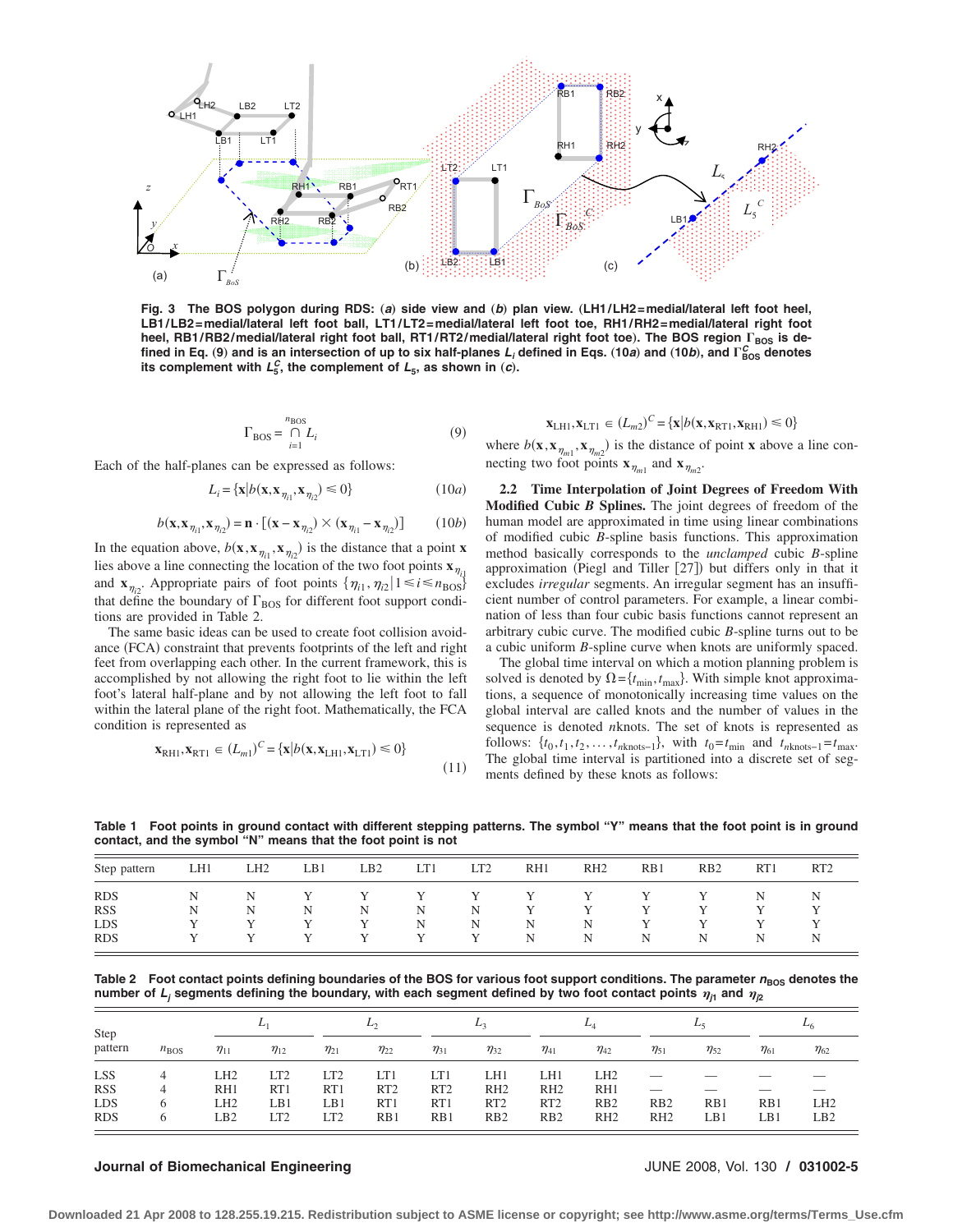$$
\Omega = \bigcup_{i=0}^{i=\text{nknots}-2} \Omega_i \quad \text{where } \{\Omega_i = t | t_i \le t < t_{i+1}\} \tag{12}
$$

The modified cubic *B*-spline curve approximates a model degree of freedom *q* as follows:

$$
q(t \in \Omega_i) = \sum_{j=0}^{j=3} \hat{q}_{(i+j-3)} M_{ij}(t, \mathbf{t}^i), \quad i \in \{3, 4, \dots, (n \text{knots} - 3) \}
$$
\n(13)

where  $\hat{q}_k$  denotes the control points,  $M_{ij}$  denotes the basis function that covers the *i*th segment, i.e.,  $t \in \Omega_i$ , and  $t^i$  denotes the set of bounding knot values of the segments that the basis functions  $M_{ij}$ span, specifically,  $\mathbf{t}_i = \{t_{i-3}, t_{i-2}, t_{i-1}, t_i, t_{i+1}, t_{i+2}\}$ . Note that for the curve segment *i*= 1, 2, 3 or *n*knots− 2, some knots necessary for constructing  $M_{ij}$  are missing, and it makes the curve segment irregular.

The number of regular segments (nseg) corresponding to the global time interval with (*n*knots) knots is *n*seg=*n*knots−5. The number of control points needed for the approximation is *n*ctrl =*n*seg+ 3=*n*knots− 2. The shape functions that cover the *i*th segment  $\Omega_i$  are as follows:

$$
M_{i0}(t, \mathbf{t}_i) = \frac{(t_i - t)^3}{(t_i - t_{i-3})(t_i - t_{i-2})(t_i - t_{i-1})}
$$
(14*a*)

$$
M_{i1}(t, \mathbf{t}_i) = \frac{(t - t_i)^2 (t - t_{i-3})}{(t_i - t_{i-3})(t_i - t_{i-2})(t_i - t_{i-1})} + \frac{(t - t_{i-2})(t - t_i)(t - t_{i+1})}{(t_i - t_{i-2})(t_i - t_{i-1})(t_{i+1} - t_{i-2})} + \frac{(t - t_{i+1})^2 (t - t_{i-1})}{(t_i - t_{i-1})(t_{i+1} - t_{i-2})(t_{i+1} - t_{i-1})}
$$
(14*b*)

$$
M_{i2}(t, \mathbf{t}_i) = \frac{(t_{i-2} - t)^2 (t_i - t)}{(t_i - t_{i-2})(t_i - t_{i-1})(t_{i+1} - t_{i-2})}
$$
  
+ 
$$
\frac{(t_{i-2} - t)(t_{i-1} - t)(t_{i+1} - t)}{(t_i - t_{i-1})(t_{i+1} - t_{i-2})(t_{i+1} - t_{i-1})}
$$
  
+ 
$$
\frac{(t_{i-1} - t)^2 (t_{i+2} - t)}{(t_i - t_{i-1})(t_{i+1} - t_{i-1})(t_{i+2} - t_{i-1})}
$$
(14*c*)

$$
M_{i3}(t, \mathbf{t}_i) = \frac{(t - t_{i-1})^3}{(t_i - t_{i-1})(t_{i+1} - t_{i-1})(t_{i+2} - t_{i-1})}
$$
(14*d*)

**2.3 Time Segment Durations.** The sequence of monotonically increasing knots noted above is not arbitrarily chosen but instead obtained by optimizing the duration of time segments. A set of additional optimization variables  $\hat{\mathbf{d}} = \{\hat{d}_j | 0 \leq j \leq n_{\text{seg}} + 2; 0\}$  $\langle a^{\text{min}} \leq \hat{d}_j \rangle$  is thus introduced to represent the individual time segment durations where  $\hat{d}_i$  denotes a stage duration and  $d^{\min}$  is the minimum permissible value allowed (in this study,  $d^{min}$  $= 0.1$  s is used. The knot variables are, in turn, expressed from the segment durations as follows:

$$
t_i = t_{\min}^{\text{sim}} + \sum_{j=0}^{i-1} \hat{d}_j - (\hat{d}_0 + \hat{d}_1) \text{ and } (0 \le i < n \le t + 3)
$$
 (15)

By using Eq. (15), the monotonicity of the knot sequence is assured since the segment durations are all positive. Furthermore, the value of the third knot  $t_2$ , which begins the first regular time segment, becomes the start time of simulation  $t_{\min}^{\text{sim}}$ . When the problem end time  $t_{\text{max}}^{\text{sim}}$  is specified, an additional constraint on the final time is imposed such that

$$
t_{n\text{seg}+3} = t_{\text{min}}^{\text{sim}} + \sum_{j=3}^{n\text{seg}+2} \hat{d}_j = t_{\text{max}}^{\text{sim}} \tag{16}
$$

The derivatives of time-interpolated joint degrees of freedom and their velocities and accelerations can be quite straightforwardly obtained with respect to both the control variables and the segment duration variables.

2.4 Kinematics. The Denavit–Hartenberg method (Denavit and Hartenberg [28]; Featherstone [29]) is used in the present human model to represent the relative motions of a 3D rigid skeletal linkage system. As shown in Fig. 4, the human model has 28 rotational degrees of freedom and three rigid body translational degrees of freedom that govern the location of the pelvis.

A neutral state of the skeletal model is one in which all of the joint rotation angles assume values of zero. A local coordinate system is attached to each skeletal body segment between the joints shown in Fig. 4. The relationship between the local coordinates of a point *P* on the *n*th segment  $(\mathbf{x}_p^n)$  and its corresponding global coordinates  $(\mathbf{x}_p^0)$  is given by a relation of the following form:

$$
\widetilde{\mathbf{x}}_P^0 = \left(\prod_{j=i}^n \mathbf{T}^j(q_j)\right) \cdot \widetilde{\mathbf{x}}_P^n \tag{17}
$$

where  $\tilde{\mathbf{x}}_p^n \equiv {\mathbf{x}_p^n, 1}$  is an augmented  $4 \times 1$  vector for  $\mathbf{x}_p^n$ ; and  $\mathbf{T}^j(q_j)$ is a 4 $\times$ 4 transformation matrix from the *j*th to the  $(j-1)$ th coordinate system. Let the transformation matrix from *N*th local to global Cartesian coordinates be denoted as **S***<sup>N</sup>*

$$
\mathbf{S}^{N} = \prod_{i=1}^{N} \mathbf{T}^{i}(q_{i})
$$
\n(18)

By the recursive calculation of kinematical quantities (Featherstone [29]), the computation procedure can be simplified as follows. The transformation matrix  $S^N$  is

$$
\mathbf{S}^{N} = \begin{bmatrix} \mathbf{S}^{N-1} \cdot \mathbf{T}^{N}(q_{N}) & (N > 0) \\ \mathbf{I} & (N = 0) \end{bmatrix} \tag{19}
$$

where **I** is a  $4 \times 4$  identity matrix.

The velocity of point  $P \times_p^0$  is calculated from the relation

$$
\dot{\tilde{\mathbf{x}}}_P = \frac{d}{dt} [\mathbf{S}^N \cdot \tilde{\mathbf{x}}_P^N] = \dot{\mathbf{S}}^N \cdot \tilde{\mathbf{x}}_P^N
$$
\n(20)

where  $\dot{\tilde{\mathbf{x}}}_P = {\{\dot{\mathbf{x}}_P, 1\}}$  is a  $4 \times 1$  vector for  $\dot{\mathbf{x}}_P$  and a velocity transformation matrix  $\dot{S}^N$  is the first time derivative of  $S^N$ . The velocity transformation matrix is given in recursive form as

$$
\dot{\mathbf{S}}^{N} = \begin{cases} \dot{\mathbf{S}}^{N-1} \cdot \mathbf{T}^{N}(q_{N}) + \mathbf{S}^{N-1} \cdot \frac{\partial \mathbf{T}^{N}(q_{N})}{\partial q_{N}} \dot{q}_{N} & (N > 0) \\ \mathbf{0} & (N = 0) \end{cases}
$$
(21)

The acceleration of point  $P$ ,  $\ddot{\mathbf{x}}_P$ , is expressed as

$$
\ddot{\widetilde{\mathbf{x}}}_P = \frac{d^2}{dt^2} [\mathbf{S}^N(\mathbf{Q}(t)) \cdot \widetilde{\mathbf{x}}_P^N] = \ddot{\mathbf{S}}^N \cdot \widetilde{\mathbf{x}}_P^N \tag{22}
$$

where  $\ddot{\mathbf{x}}_P = {\mathbf{x}_P, 1}$  is a  $4 \times 1$  vector for  $\ddot{\mathbf{x}}_P$  and  $\ddot{\mathbf{S}}^N$  is an acceleration transformation matrix that is the second time derivative of  $S<sup>N</sup>$ given in recursive form as

# **031002-6 /** Vol. 130, JUNE 2008 **Transactions of the ASME**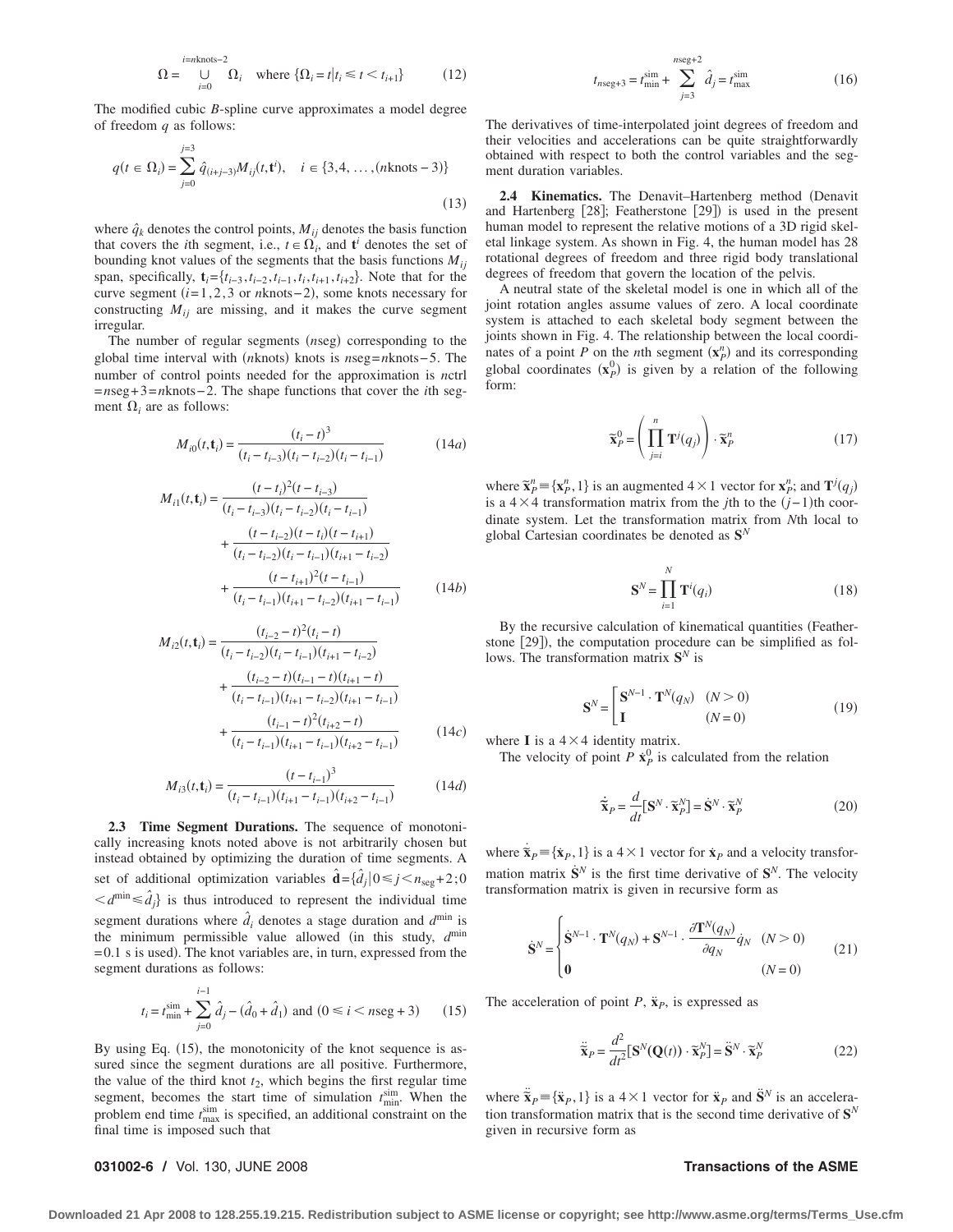| 5.63<br>5.44<br>6.00<br>18.13 |
|-------------------------------|
|                               |
|                               |
|                               |
|                               |
| 12.57                         |
| 30.48                         |
| 24.74                         |
| 8.52                          |
| 9.00                          |
| 38.26                         |
| 39.45                         |
| 9.00                          |
| 9.00                          |
|                               |
|                               |

| Mass distribution (kg) |       |  |  |  |  |
|------------------------|-------|--|--|--|--|
| Trunk                  | 35.00 |  |  |  |  |
| Pelvis                 | 14.00 |  |  |  |  |
| Upper                  | 2.24  |  |  |  |  |
| arm                    |       |  |  |  |  |
| Forearm,               | 1.78  |  |  |  |  |
| hand                   |       |  |  |  |  |
| Thigh                  | 8.00  |  |  |  |  |
| Shank                  | 3.72  |  |  |  |  |
| Hind foot,             | 1.16  |  |  |  |  |
| toes                   |       |  |  |  |  |
| Total                  | 82.8  |  |  |  |  |



**Fig. 4** The 31DOF human linkage model with dimensions  $(L_0 - L_{13})$  and joint rotation axes  $(q_0 - q_{27})$  denoted by cylinders. Three additional degrees of freedom  $(q_{28}-q_{30})$  capture the rigid body translation of the body. **Specific segment lengths and mass values represent the values used in the computations of Sec. 4.**

$$
\ddot{\mathbf{S}}^{N} = \begin{bmatrix} \ddot{\mathbf{S}}^{N-1} \cdot \mathbf{T}^{N}(q_{N}) + 2\dot{\mathbf{S}}^{N-1} \cdot \frac{\partial \mathbf{T}^{N}(q_{N})}{\partial q_{N}} \dot{q}_{N} + \mathbf{S}^{N-1} \cdot \left( \frac{\partial^{2} \mathbf{T}^{N}(q_{N})}{\partial q_{N}^{2}} \dot{q}_{N}^{2} + \frac{\partial \mathbf{T}^{N}(q_{N})}{\partial q_{N}} \ddot{q}_{N} \right) & (N > 0) \\ \mathbf{0} & (N = 0) \end{bmatrix}
$$
(23)

The gradient of transformation matrices  $S^N$ ,  $\dot{S}^N$ , and  $\ddot{S}^N$  with respect to the kinematic quantities of  $q_k$ ,  $\dot{q}_k$ , and  $\ddot{q}_k$  can be evaluated in a very straightforward manner.

$$
\mathbf{\Theta} = \{ \hat{q}_{ki}, \hat{d}_j \} \ (0 \le i < n_{\text{ctrl}}; \ 0 \le k < n_{\text{DOF}}; \ 0 \le j < n_{\text{ctrl}} - 1) \tag{24}
$$

that minimize

# **3 Virtual Human Model Locomotion Formulation**

**3.1 Problem Statement.** The optimization problem to be solved for dynamic motion planning of human gait is expressed as follows for the 31DOF skeletal model of Fig. 4:

Find

### $F(\Theta) = \int_{o}^{b}$ *T*  $f^{\text{cost}}(\mathbf{X}(\Theta, t))dt \cong \sum_{j} \left\{ \sum_{p}^{n_{\text{sample}}} \right\}$  $f^{\text{cost}}(\mathbf{X}(\mathbf{\Theta}, s_p^j))\left(\frac{\hat{d}}{n}\right)$  $\hat{d}_j$ *n*samp  $\left\{ \right\}$  $(25)$

subject to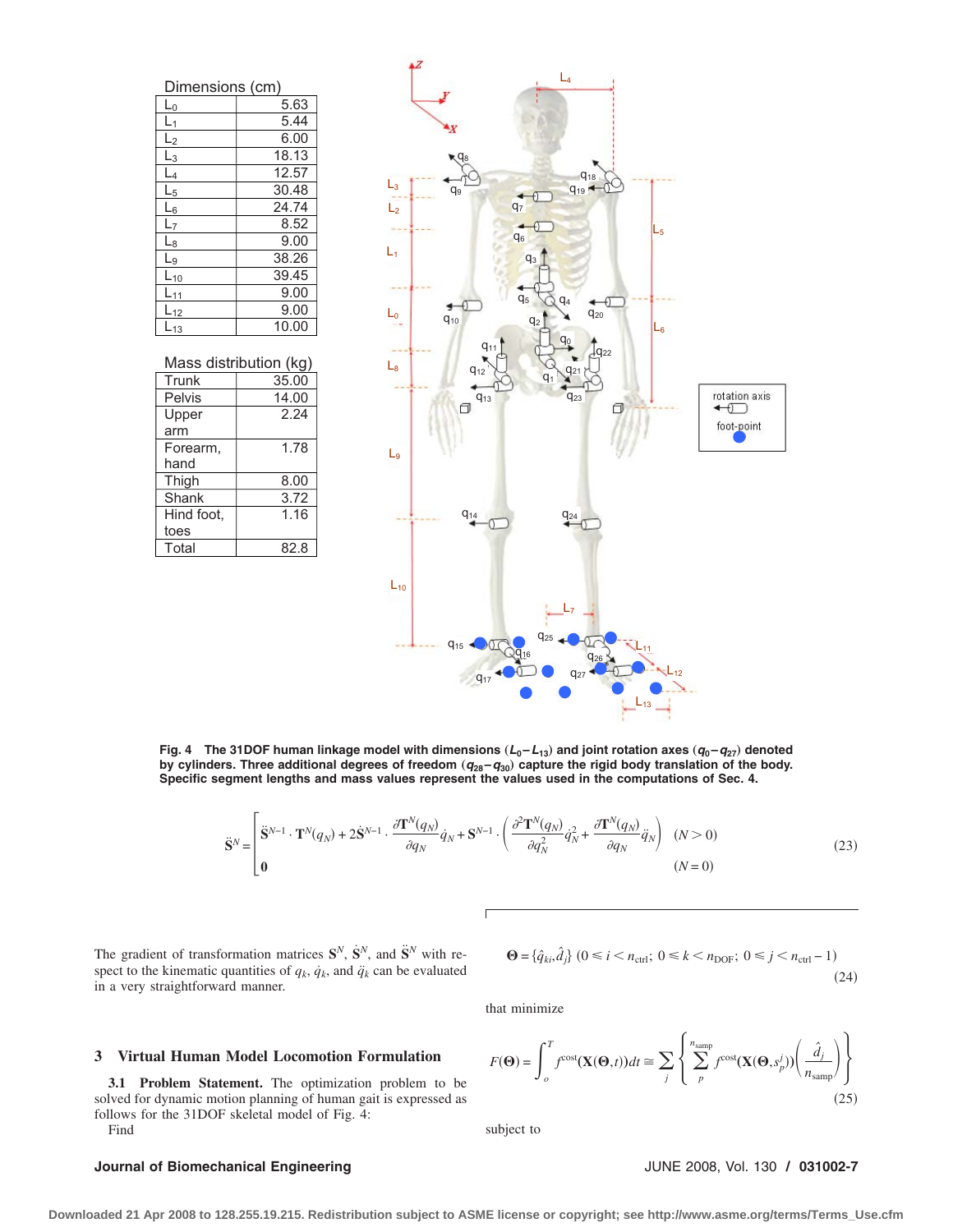$$
H_l(\Theta) = \sum_{j}^{n_{\text{seg}}} \sum_{p}^{n_{\text{{samp}}} \left[ h_l^+(\mathbf{X}(\Theta, s_{jp})) \right]^2 \quad (0 \le l < n_{\text{cnstr}}) = 0
$$
\n(26a)

$$
h_l^+ = \begin{bmatrix} h_l(\mathbf{X}(\Theta, t)) & \text{(equality)} \\ \max[g_l(\mathbf{X}(\Theta, t)), 0] & \text{(inequality)} \end{bmatrix} \tag{26b}
$$

where  $\Theta$  is the set of design variables that consists of the control points  $\hat{q}_{ki}$  and stage durations  $\hat{d}_j$ ,  $F(\Theta)$  is a cost function that is the integral of the instantaneous performance measure  $f<sup>cost</sup>$  over time, and is approximated by a finite sum of function values at sample time points,  $H_l(\Theta)$  is a square sum of the violation  $h_l^+$  of the imposed conditions that are sorted into equality constraints  $h_l(\Theta, t) = 0$  and inequality constraints  $g_l(\Theta, t) \le 0$ ,  $s_{jp}$  is the sample time frame and is another function of design variables, as will be explained in Sec. 3.3.2.

Although the optimization problem posed above is extremely general, specificity is gained by selecting specific objective and constraint functions. In the following subsections, a number of functions that can be used as either the objective or constraints are presented. Then, in Sec. 4, the formulation is exercised with a specific objective and set of constraints. The optimization problem is solved using gradient-based SQP methods. It is noted here that to efficiently solve the optimization problem, all the equality and inequality constraints are collapsed into one equality constraint in Eq. 26*b*.

### **3.2 Specific Cost and Constraint Functions**

*3.2.1 Upright Trunk Posture*. A potential objective or constraint function involves deviation of the trunk from an upright trunk posture UTP, which is quantified with the following function:

$$
fUTP(⑤,t) = ||(xpelv - xsp3) × g||2
$$
\n(27)

where  $\mathbf{x}_{\text{pelv}}$  and  $\mathbf{x}_{\text{sp3}}$  are the Cartesian coordinates of the pelvic joint center associated with **q**<sup>0</sup> and the third spinal joint joint center associated with  $q_7$ , respectively, and **g** is the gravity vector.

*3.2.2 Dynamic Equilibrium*. The DE condition is to enforce equilibrium of all gravitational and inertial forces acting on the body. This is assured in the current framework by constraining the ZMP whose coordinate is denoted by  $\mathbf{x}_D$  and is given by Eq. (6) to lie within  $\Gamma_{\text{BOS}}$ . The corresponding constraint is specified for  $\mathbf{x}_D$ relative to each of the bounding segments of  $\Gamma_{\rm BOS}$  as follows:

$$
g_i^{\text{DE}}(\mathbf{\Theta}, t) = b[\mathbf{x}_D(\mathbf{\Theta}, t), \mathbf{x}_{\eta_{i1}}(\Psi_C(t)), \mathbf{x}_{\eta_{i2}}(\Psi_C(t))] \le 0
$$
  
(1 \le i \le n<sub>BOS</sub>) (28)

The vertices of  $\Gamma_{\rm BOS}$  for varying foot support conditions were specified in Table 2.

*3.2.3 Foot Collision Avoidance*. FCA in the model keeps the left and right feet from simultaneously occupying the same ground points during double support conditions and is imposed herein with the following four individual constraints whose symbols and details are further explained in Eqs. 10*a*, 10*b*, and 11, Fig. 5, and Table 3.

$$
g_1^{FCA} = b[\mathbf{x}_{LH1}, \mathbf{x}_{RH1}, \mathbf{x}_{RT1}] \le 0
$$
  
\n
$$
g_2^{FCA} = b[\mathbf{x}_{LT1}, \mathbf{x}_{RB1}, \mathbf{x}_{RT1}] \le 0
$$
  
\n
$$
g_3^{FCA} = b[\mathbf{x}_{RH1}, \mathbf{x}_{LH1}, \mathbf{x}_{LT1}] \le 0
$$
  
\n
$$
g_4^{FCA} = b[\mathbf{x}_{RT1}, \mathbf{x}_{LH1}, \mathbf{x}_{LT1}] \le 0
$$
\n(29)



**Fig. 5** Aids to FCA during RDS: (a) at left the half-plane  $L_{m1}$ lateral to the medial edge of the left foot and  $(L_{m1})^C$  its complement and  $(b)$  at right the half-plane  $L_{m2}$  lateral to the medial edge of the right foot and  $(L_{m2})^C$  its complement

*3.2.4 Joint Angle Limit*. The limits on the rotation or translation of each joint are enforced by imposing upper and lower bounds as follows:

$$
g_k^{\text{JAL}}(\mathbf{\Theta},t) = q_k^{\min} - q_k(\mathbf{\Theta},t) \le 0
$$
  
\n
$$
g_{k+n_{\text{DOF}}}^{\text{JAL}}(\mathbf{\Theta},t) = q_k(\mathbf{\Theta},t) - q_k^{\max} \le 0
$$
 (1  $\le k \le n_{\text{DOF}} t \in [t_{\text{min}}, t_{\text{max}}]$  (30)

where  $q_k$  is the  $k$ th degree of freedom representing either joint angle or pelvis translation at time frame *t*, and  $q_k^{\text{min}}$  and  $q_k^{\text{max}}$  are its upper and lower limits, respectively.

*3.2.5 Initial/Final Foot Locations*. To provide starting and ending locations for the modeled walking process, the locations of the left toe are specified at the problem start and end times, respectively, with two equality constraints expressed as follows:

$$
h_1^{\text{IFL}}(\Theta) = \mathbf{x}_{\text{LT1}}(\Theta, t_{\text{min}}) - \mathbf{x}^{\text{init}} = 0
$$
  

$$
h_2^{\text{IFL}}(\Theta) = \mathbf{x}_{\text{LT1}}(\Theta, t_{\text{max}}) - \mathbf{x}^{\text{final}} = 0
$$
 (31)

Here,  $\mathbf{x}_{LT1}$  is the front medial point of the left foot and  $\mathbf{x}^{\text{int}}$  and **x**final are its respective initial and final locations.

*3.2.6 Static Initial/Final Conditions*. In the current work, it is desired that the model begin from a static initial position and end at a static final position. To achieve this, the following additional equality conditions are imposed to set the first and second derivatives of all the degrees of freedom to be zero at initial and final time frames:

$$
h_k^{\text{SIF}}(\mathbf{\Theta}) = \dot{q}_k(\mathbf{\Theta}, t_{\text{min}}) = 0
$$
  
\n
$$
h_{k+n_{\text{DOF}}}^{\text{SIF}}(\mathbf{\Theta}) = \ddot{q}_k(\mathbf{\Theta}, t_{\text{min}}) = 0
$$
  
\n
$$
h_{k+2n_{\text{DOF}}}^{\text{SIF}}(\mathbf{\Theta}) = \ddot{q}_k(\mathbf{\Theta}, t_{\text{max}}) = 0 \qquad (1 \le k \le n_{\text{DOF}})
$$
  
\n
$$
h_{k+3n_{\text{DOF}}}^{\text{SIF}}(\mathbf{\Theta}) = \ddot{q}_k(\mathbf{\Theta}, t_{\text{max}}) = 0
$$
  
\n(32)

*3.2.7 Zero Yawing Moment*. As discussed in Sec. 2.1.1, there are two major forces that act on the walking biped, the inertial and gravity force (IGF) and the GRF. The yaw component of moment

**Table 3 Cost function values, CPU execution times, and required optimization iterations for different cases of biped walking**

|                                 | Cost                  | CPU time(s) | Iterations (minor) |
|---------------------------------|-----------------------|-------------|--------------------|
| Normal walking<br>(level plane) | $3.80 \times 10^{-4}$ | 840         | 58 (464)           |
| Slope ascent<br>$(slope=0.15)$  | $2.16 \times 10^{-3}$ | 1260        | 87 (483)           |
| Slope ascent<br>$(slope=0.30)$  | $5.37 \times 10^{-3}$ | 1380        | 92 (625)           |

### **031002-8 /** Vol. 130, JUNE 2008 **Transactions of the ASME**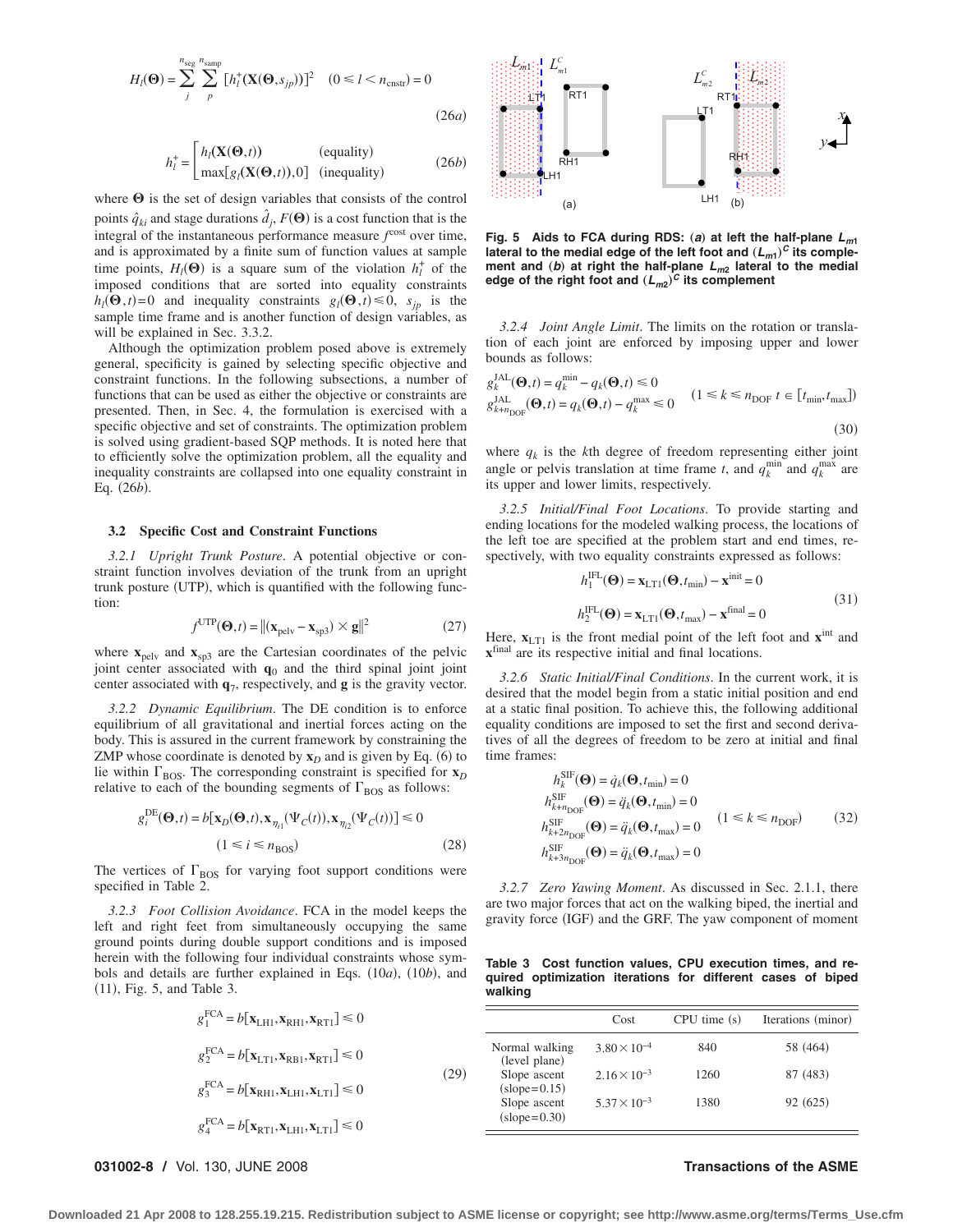due to the GRF is negligible relative to that of the IGF. To avoid excessive yawing motion of the human model, the alternating arm-leg motions should by themselves create a nearly vanishing resultant yawing moment by the IGF. That is, for example, the swing forward of the left leg occurs concurrently with the swing forward of the right arm and swing backward of the left arm so that the yawing moment by leg motion cancels out that by the arm motion. Such motions that yield self-equilibration of the yawing moment are achieved herein by imposing the following inequality condition on the model:

$$
g^{\text{ZYM}}(\mathbf{\Theta},t) = Y_D^{\text{IGF}^2} - Y^{\text{max}^2} \le 0 \tag{33}
$$

where

$$
Y_D^{\text{IGF}} = \mathbf{M}_D^{\text{IGF}} \cdot \mathbf{n} = \sum_{i}^{n_{\text{body}}} \left[ \mathbf{x}_{DG_i} \times (m_i \mathbf{g} - m_i \ddot{\mathbf{x}}_{G_i}) \right] \cdot \mathbf{n} \tag{34}
$$

Above,  $Y_D^{\text{IGF}}$  is the resultant yawing component (normal to the ground) of the IGF moment about the ZMP and  $Y<sup>max</sup>$  is a specified upper bound on the magnitude of the yawing moment taken to be very small  $(=0.01 \text{ N m})$  in this study. Also,  $n_{\text{body}}$  denotes the number of body segments that comprise the model.

*3.2.8 Friction Force Limit*. Since it is assumed in this study that the human model walks on a frictional surface, the in-plane magnitude of the GRF at any instant is bounded above by the product of the normal GRF and a coefficient of friction. Because the in-plane magnitude of the IGF is equal and opposite to that of the GRF (by equilibrium of linear forces on the biped) the constraint can actually be applied to the in-plane magnitude of the IGF. The condition is thus imposed by the following inequality constraint:

where

$$
F_{\text{fric}}^{\text{IGF}} = \|\mathbf{F}^{\text{IGF}} \times \mathbf{n}\| \text{ and } F_{\text{norm}}^{\text{IGF}} = \mathbf{F}^{\text{IGF}} \cdot \mathbf{n} \tag{36}
$$

 $g^{\text{FFL}}(\Theta, t) = (F_{\text{fric}}^{\text{IGF}})^2 - \mu^2 (F_{\text{norm}}^{\text{IGF}})^2 \le 0$  (35)

Above,  $\mathbf{F}^{\text{IGF}}$  is the IGF and  $\mu$  is the friction coefficient assumed to be 0.45 in this study.

**3.3 Continuity Issues for Constraint Function Gradients and Additional Constraints.** Gradient-based optimization methods find optimal solutions by iteratively  $(1)$  assessing optimality at a trial solution point by considering cost/constraint function values and their gradients and (2) searching for a subsequent trial solution point if the current point is not optimal. If cost/constraint functions and/or their gradients are discontinuous, the iterative optimization process may experience difficulty in converging to an optimal solution.

A representative functional that features potential discontinuity is one imposing a no-slippage condition between the ground and foot contact points. The no-slipping condition is that the tangential velocity to the ground plane of foot point in ground contact must vanish. This is expressed as

$$
\|\dot{\mathbf{x}}_{\eta}(\mathbf{\Theta},t) \times \mathbf{n}\| = 0, \quad \eta \in \text{foot points in ground contact}
$$
\n(37)

where  $\dot{\mathbf{x}}_n$  is the velocity of the foot point  $\eta$  and  $\Theta$  is the set of design variables that include the control points for joint angle profiles and stage durations. For each foot point, the no-slipping condition has the following constraint with a switching condition that depends on the foot point height above the ground plane:

$$
g_{\eta}^{\text{ns}}(\mathbf{\Theta},t) = \begin{bmatrix} 0 & (\mathbf{x}_{\eta}(\mathbf{\Theta},t) \cdot \mathbf{n} > 0) \\ \|\mathbf{x}_{\eta}(\mathbf{\Theta},t) \times \mathbf{n}\| & (\mathbf{x}_{\eta}(\mathbf{\Theta},t) \cdot \mathbf{n} = 0) \end{bmatrix}
$$
(38)

Only a special mechanism such as a rolling wheel can satisfy this condition since the contact point between the wheel and the ground is an instantaneous center of rotation with no slippage. Most other mechanisms will not satisfy the condition, and thus both the functional and its gradient with respect to the design variables become discontinuous. To avoid the potential functional discontinuity, two alternative methods are applied in this study:  $(1)$  an artificial constraint of step control is imposed on the problem and (2) locally uniform time discretization is applied. Both measures impose additional constraints on the optimization problem beyond those introduced in Sec. 3.2.

*3.3.1 Stepping Pattern Control*. The stepping pattern control specifies  $(1)$  the number of gait stages and  $(2)$  the sequence of stepping patterns of corresponding gait stages. For example, consider a two-step gait motion whose sequence of foot support conditions is LDS-LSS-RDS-RSS-LDS. If each gait stage's motion is represented by a single time segment bounded by two consecutive knots  $[t_i, t_{i+1})$ , then the set of foot points in ground contact during this stage  $\Psi_c(t, t)$  can be given in mathematical form as

$$
\Psi_c(t, \mathbf{t}) = \{ \eta | \mathbf{x}_{\eta}(\Theta, t) \cdot \mathbf{n} = 0 \text{ for } t \in [t_i, t_{i+1}) \}
$$
  

$$
\Psi_f(t, \mathbf{t}) = \Psi_c^C
$$
 (39)

Note that for a given *t*,  $\Psi_c(t, t)$  varies with the distribution of knots **t** since the gait stage or time segment that incorporates *t* varies with the knot distribution. Above,  $\Psi_f$  represents the complementary set of foot points that are not in ground contact.

*3.3.2 Locally Uniform Sample Time Frames*. For motion planning optimization, constraint functions are evaluated at discrete sample times from each time segment. In this study, sample times are uniformly distributed within each time segment. For example, the set of  $n_{\text{samp}}$  time sample points on the *i*th time segment are as follows:

$$
s_{ip} = p \frac{(t_{i+1} - t_i)}{n_{\text{samp}}} + t_i \quad [p = 0, 1, \dots, (n_{\text{samp}} - 1)] \tag{40}
$$

A sample time  $s_{ip}$  always belongs to the *i*th time segment, even with variation in the distribution of knots. Accordingly, the set of foot points in ground contact  $\Psi_c(s_{ip})$  at sample time  $s_{ip}$  is not a function of design variables. Tying this back in to the original issue, the nonslippage constraint function of Eq.  $(40)$  can now be rewritten as

$$
g_{\eta}^{\text{ns}}(\eta, s_{ip}) = \begin{bmatrix} 0 & (\eta \in \Psi_f(s_{ip})) \\ \|\dot{\mathbf{x}}_{\eta}(\mathbf{\Theta}, s_{ip}) \times \mathbf{n}\| = 0 & (\eta \in \Psi_c(s_{ip})) \end{bmatrix}
$$
(41)

Now, the no slipping condition in Eq. (41) switches only on foot point  $\eta$  and sample time  $s_{ip}$ ; thus, it does not switch with normal distance of foot point to the ground that is a function of design variables  $\Theta$  as in Eq. (38). Accordingly, its gradient in the space of design variables  $\Theta$  becomes continuous.

## **4 Numerical Examples**

The proposed motion planning method is tested here on a simplified virtual human modeled as a multilinkage system with 25 degrees of freedom for the relative joint angles  $\{q_3, q_4, \ldots, q_{27}\}\$ and six degrees of freedom for rigid body pelvis rotations  $\{q_0, q_1, q_2\}$  and pelvis translations  $\{q_{28}, q_{29}, q_{30}\}$ . The dimensions and degrees of freedom of the virtual human model are shown in Fig. 4. Since the framework is based on gradient-based optimization with inverse dynamics, the specific cost and constraint functions and design variables utilized to achieve somewhat realistic normal walking motions with the model are described. Three numerical examples of a biped walking on a level plane and ascending on gently and steep inclined planes are presented (Fig. 6).

**4.1 Walking on a Level Plane.** To realize somewhat normal walking of the virtual human model, the cost or objective function chosen for minimization is the deviation of the trunk from an upright posture. The constraints imposed are:  $(1)$  The virtual human takes three steps with the corresponding foot-support sequence: LDS-LSS-RDS-RSS-LDS-LSS-RDS. (2) The walking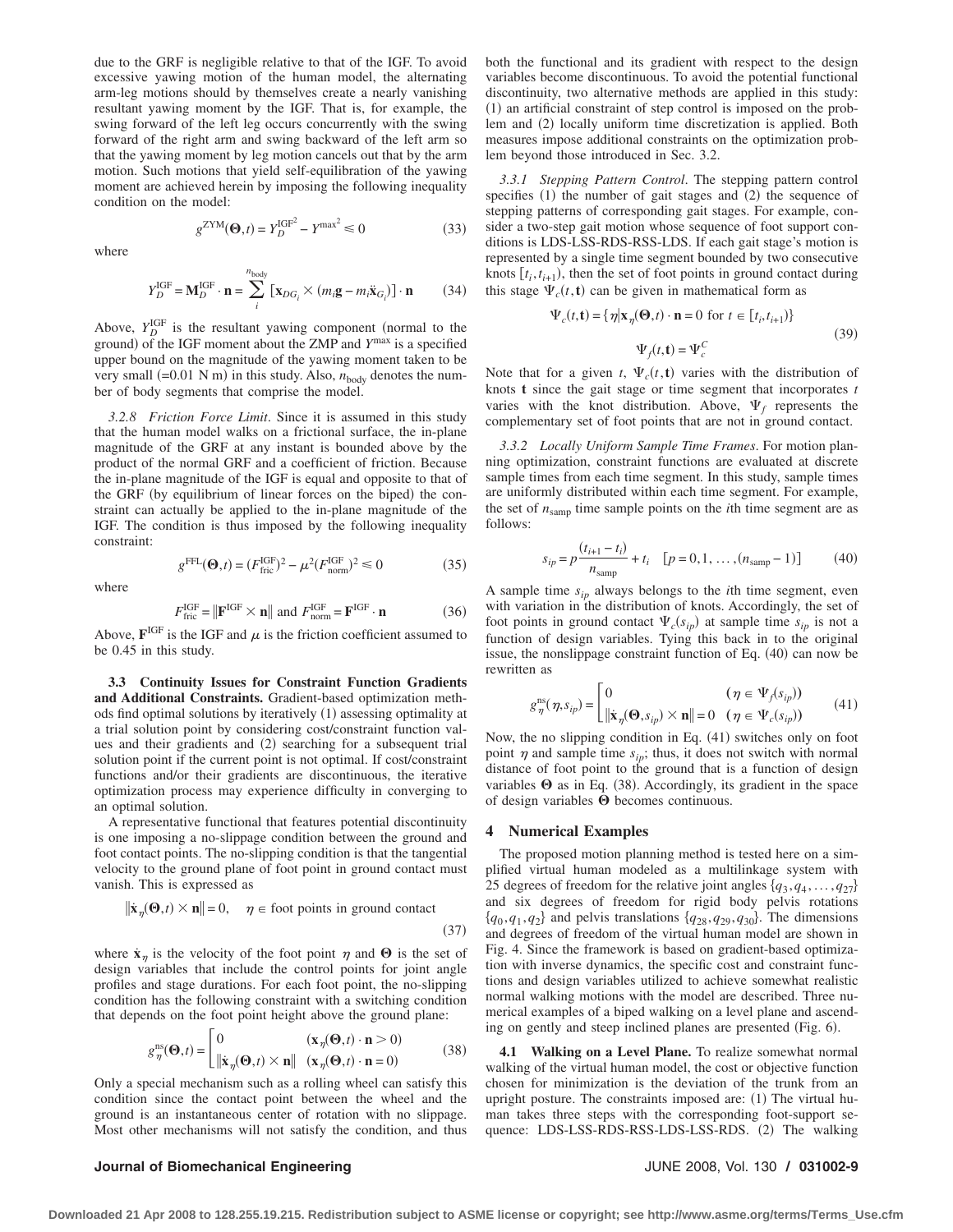

**Fig. 6** Locomotion of a biped that demonstrates normal walking on a level plane  $((a)$  and  $(b)$ ), on a gently inclined plane  $((c)$ and  $(d)$ , and on a steeply inclined plane  $((e)$  and  $(f)$ . To facilitate viewing, the posture has been offset walking direction.

distance is one meter with  $\mathbf{x}^{\text{init}} = (-0.5, 0, 0)$  and  $\mathbf{x}^{\text{final}} = (0.5, 0, 0)$ . 3 There is no joint velocity or acceleration at the beginning and end of motion. Additional constraints for DE, JALs, FCA, ZYM, and FFL conditions are also imposed throughout the motion. Other walking parameters, such as intermediate supporting foot locations and the time durations for single support and DSPs, are not specified but are instead optimized. The flexibility to optimize such walking parameters is one of the crucial factors of the proposed motion planning methods that permits adaptability. The number of time segments is limited to one per gait stage to minimize the optimization problem size. The cost and constraint functions are evaluated at six sample time points per time segment.

The actual optimization problems associated with the motion planning are solved here with SNOPT™, which employs an SQP algorithm specialized for large-scale constrained optimization problems with smooth nonlinear cost and constraint functions. As in Eqs.  $(26a)$  and  $(26b)$ , inequality constraints are treated as equality constraints with the sum of their squared violations integrated over time to reduce the number of constraints. Motion planning of the three-step normal walking on a level plane here took a total of 58 major iterations to converge and required only 840 CPU s on a Pentium® 3.60 GHz computer. By far, most of the CPU time consumed was dedicated to information transfer back and forth between the optimization program and the motion planning software that computed all functionals and their gradients. Of the 840 s of total CPU time, the actual optimization operations consumed only approximately 4 s.

The optimal walking locomotion for the model utilized is

shown in Fig. 6 from different viewpoints, with the postures shown taken at intervals of about 0.5 s. As would be expected, the modeled walking shows knee bending of the swinging leg to avoid foot collision with the ground and alternating arm-leg motion to cancel out the yawing moment created by the inertia forces from the swinging leg. The trajectories of the ZMP and the projected COM (PCOM) are shown in Fig. 7 relative to supporting footprints or the BOS. In the figure, both the ZMP and the PCOM remain close to the imaginary centerline curve traced out by medial supporting foot points. Although these spatial trajectories overlap each other, they feature a relative lead-lag motion in the anterior-posterior direction (Fig.  $8(a)$ ) although not in the medial direction (Fig.  $8(b)$ ). In either direction, the ZMP always remains within the instantaneous BOS to maintain DE. The PCOM, how-



**Fig. 7 The trajectories for the BOS, PCOM, and ZMP for normal walking on a level plane. The ZMP** (black dots) and PCOM  $(h)$  (blue open squares) traverse the BOS (red outline).

# **031002-10 /** Vol. 130, JUNE 2008 **Transactions of the ASME**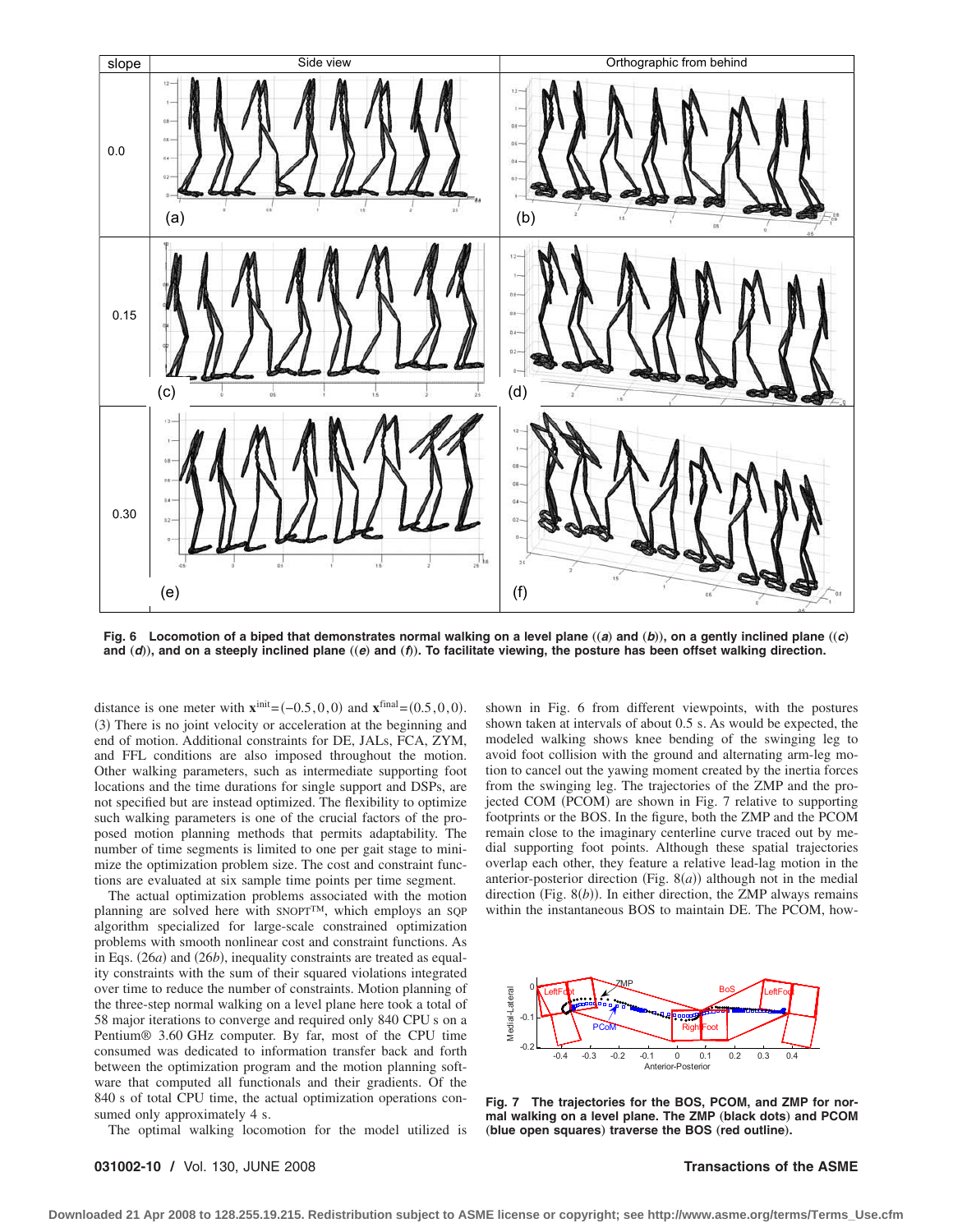

Fig. 8 ZMP (black filled dots) and PCOM (blue open squares) trajectories over the BOS (gray regions) in anteriorposterior direction  $((a), (c),$  and  $(e))$ , and in medial-lateral direction  $((b), (d),$  and  $(f))$  for normal walking on a level plane, **walking on a plane sloped at 0.15, and walking on a plane sloped at 0.30, respectively**

ever, traces a simpler curve in time that reflects steady motion of the trunk that carries most of the body mass and sometimes strays outside of the instantaneous BOS.

Further elaboration on the movement of the ZMP in time is

shown in Figs. 9 and 10. Gait stage 3 (Fig. 9) involves double support with the right foot out in front (RDS). During this stage, the ZMP makes substantial forward progress and moves ahead of the PCOM as the weight is transferred from the left foot to the



Fig. 9 Stage 3 locomotion during DSP with RDS:  $(a)$  view from the top and  $(b)$ **side view from the right. The figures in dashed red lines denote the array of body postures; the six black dots trace out the ZMP trajectory, and blue open squares denote the PCOM trajectory.**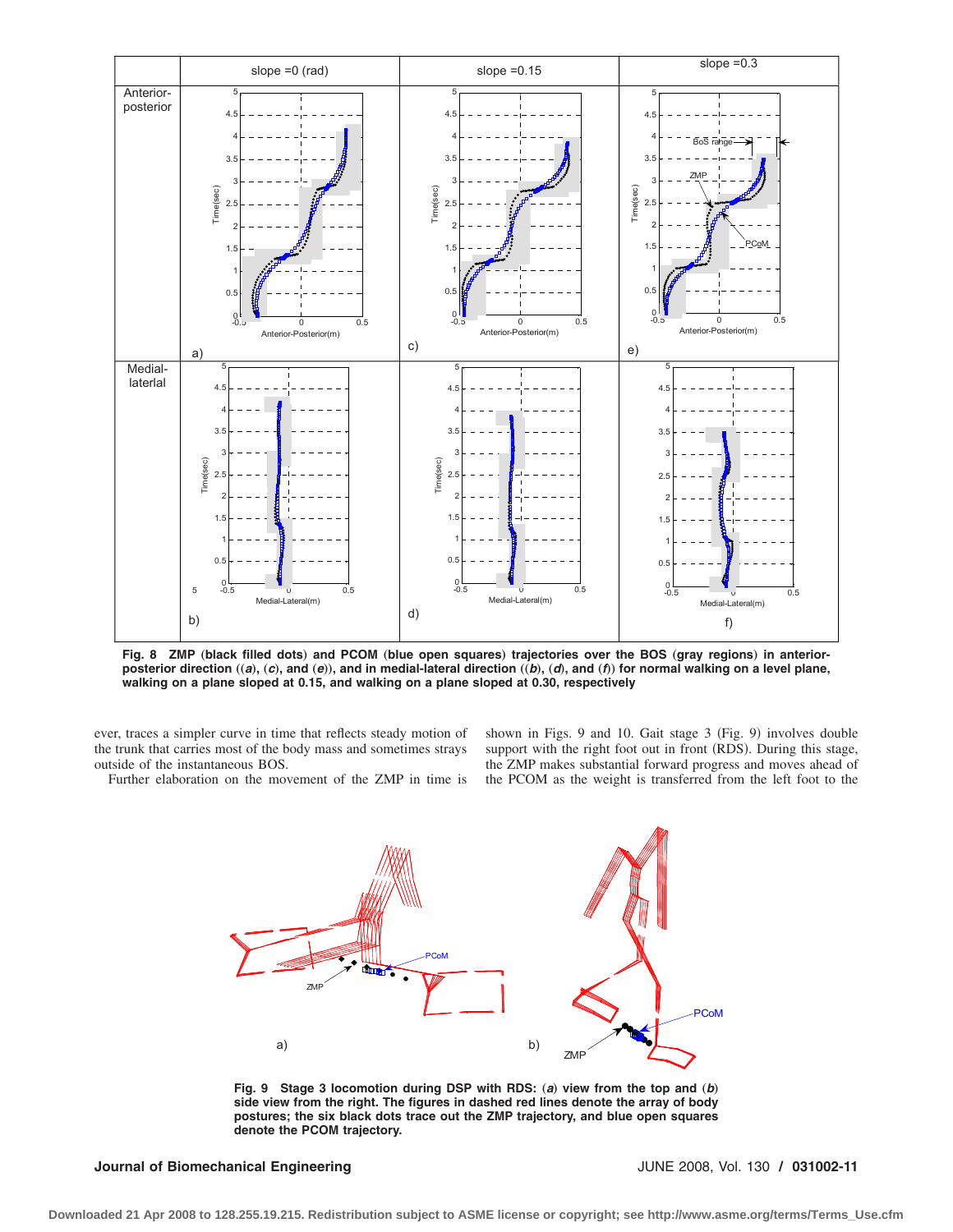

Fig. 10 Locomotion during RSS Stage 4 as the left leg swings forward: (a) view from the top and (b) side view from the right. The figures in dashed red lines again denote the array **of the postures, while the black filled dots show the ZMP trajectory, and the blue open squares the PCOM.**

right. During the subsequent motions of stage 4 (Fig. 10), which involves RSS with the forward swinging of the left leg, the ZMP falls back behind the PCOM.



**Fig. 11 Computed gait stage durations in seconds for normal walking on a level plane**

As previously noted, the durations of the seven gait stages modeled herein are not prescribed and are determined as part of the modeling problem. The optimal stage durations computed for the problem at hand are shown in Fig. 11. The sum of the stage durations is the total travel time of 4.65 s. The odd stage durations 1,3,5,7 in Fig. 11 correspond to double support conditions, and the even stages  $(2,4,6)$  to single support. It is noteworthy that the durations for all the double support stages are 0.1 s, which is the minimum allowed.

The need to specify minimum durations for the double foot support stages requires some explanation. There are two primary reasons for imposing minimum durations of the stages. The first is that this precludes singularity of the modified *B*-spline basis functions in Eqs.  $(14a)$ – $(14d)$ . Second, as pointed out in the discussion of Fig. 10, the ZMP makes significant forward progress during the double foot support stages and even moves well ahead of the PCOM, albeit temporarily. The reason for such separation developing between the ZMP and PCOM is the significant inertia forces associated with the body's forward motion. One way to generate sufficient inertia forces with both feet on the ground and the trunk upright is to minimize the stage duration. Note that if the stage duration is reduced by a factor of 2, the magnitude of inertial forces increases by a factor of 4 with the same range of motion. Due to this tendency for the double-foot support stages to be



Fig. 12 Profiles of joint angles for (a) hip flexion, (b) knee extension, and (c) ankle dorsiflexion. Both first and second time **derivatives of the joint angles are also shown to illustrate their continuity characteristics. The time derivatives are scaled as noted to fit onto their angle.**

**031002-12 /** Vol. 130, JUNE 2008 **Transactions of the ASME**

**Downloaded 21 Apr 2008 to 128.255.19.215. Redistribution subject to ASME license or copyright; see http://www.asme.org/terms/Terms\_Use.cfm**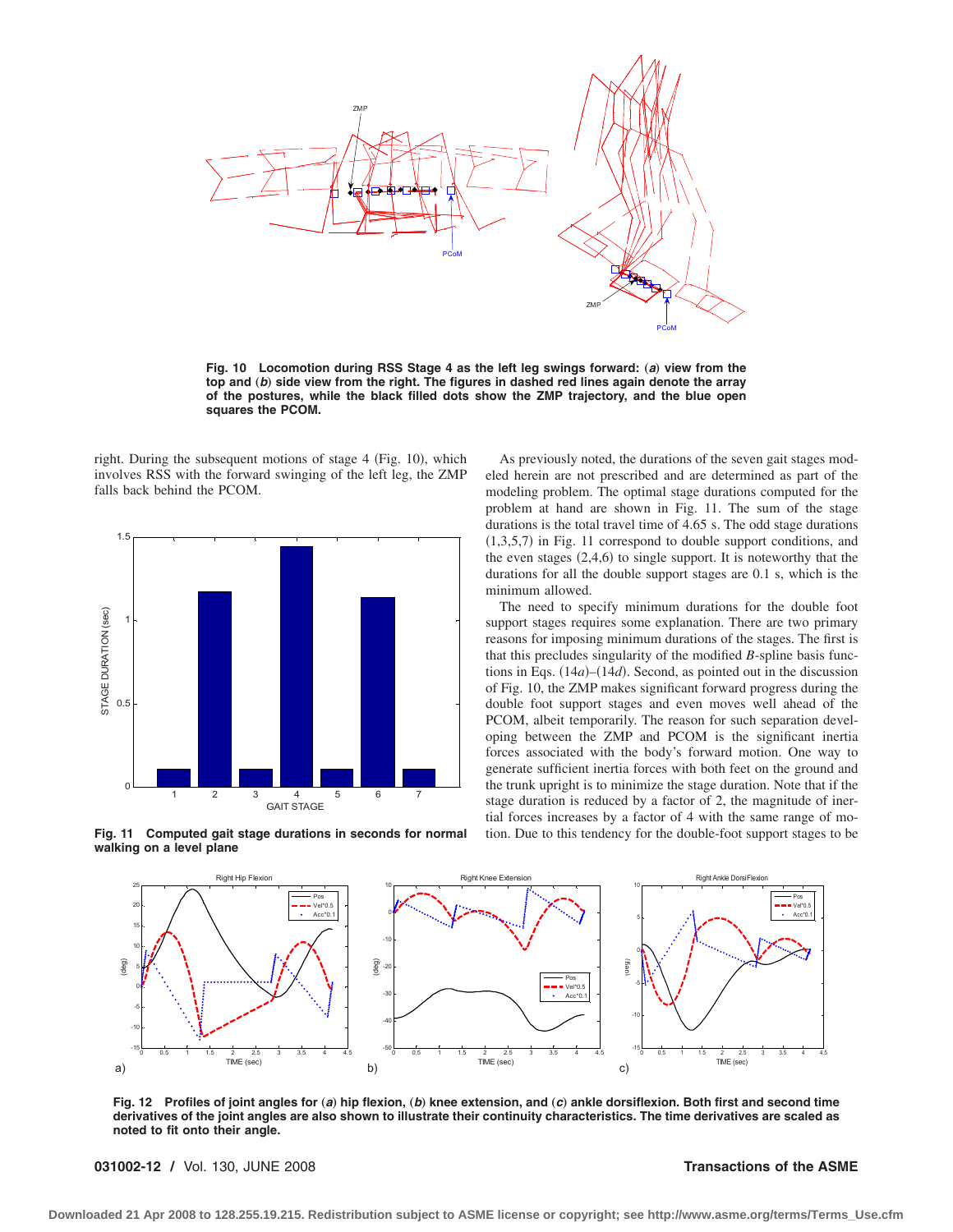

**Fig. 13 Biped model's ascent of an inclined slope:** (a) xyz axes are attached to the slope. (b) When the system is rotated by  $\alpha$ , the biped ascent is equivalent to normal walking with fraction of gravity force  $(mg \sin \alpha)$  that pulls the biped backward.

very short and due to the potential singularity of the spline basis functions as the durations tend to zero, lower bounds on these stage durations are imposed.

The time histories of right hip extension  $(q_{13})$ , right knee extension  $(q_{14})$ , and right ankle plantar flexion  $(q_{15})$  are representative joint angles in the human model and are plotted in Fig. 12. Their first and second time derivatives are also shown. Since the joint angle histories in time are interpolated using linear combinations of cubic *B*-spline basis functions, the second time derivatives of the joint angle histories are continuous but feature a piecewise linear behavior. In Fig. 12, the first and second time derivatives are scaled to fit onto the same axes as the joint angle histories.

**4.2 Slope Ascending.** Two examples of the biped model ascending an inclined plane are also presented here. In the first, the plane is inclined at a slope of 0.15 with respect to the horizontal, and in the second, the slope magnitude is 0.30. For comparison purposes, all the parameters, except for the gravity vector, are kept the same in these simulations as they were for normal walking on a level plane. When the ground plane is inclined with angle  $\alpha$  in the human model's sagittal plane, the gravity vector is divided into two components in terms of axes attached to the slope (Fig. 12,

$$
\mathbf{g}(\alpha) = C_g(\sin(\alpha)\mathbf{e}_x + \cos(\alpha)\mathbf{e}_z)
$$
 (42)

where  $C_g$ (=−9.81 m/s<sup>2</sup>) is a gravity constant,  $\mathbf{e}_x$  is a unit vector in the anterior direction on the slope, and  $\mathbf{e}_z$  is the unit vector normal direction to the slope. In essence, the slope ascending problem is very much like walking on a level plane with the exception that now the *posterior gravity force*  $(=C_g \sin(\alpha) \mathbf{e}_x)$  constantly pulls the biped back in the posterior direction throughout the motion (Fig. 13(b)), and its normal component  $(=C_g \cos(\alpha) \mathbf{e}_z)$  is reduced. The cost function for UTP measure is generic enough to be applied to slope ascent motion planning in that the minimum trunk deviation is achieved by aligning the trunk to the gravity vector  $(Eq. (27))$ .

The optimal slope ascent locomotions are shown in Figs.  $6(c)$ and  $6(d)$  for the gentle slope and Figs.  $6(e)$  and  $6(f)$  for the steeper slope. In the noted figures, the *xyz* axes are rotated from the level ground back to the original inclined slope for rendering. The initial and final postures show forward leaning trunk postures to keep the static equilibrium imposed by the static constraints  $(Eq. (32))$ at the initial and final postures. By leaning forward the biped generates positive tipping moment about the *y* axis to counter the opposing moment by the posterior gravity force. While moving, the biped can generate the moment to counteract the posterior gravity moment with the inertial forces from limb and trunk movement. Such nonzero inertial forces result in the separation of the ZMP and PCOM during motion while zero inertial forces result in their coincidence at the initial and final frames when static equilibrium is imposed (Fig. 8). As the slope gets steeper, larger inertia forces are needed, and these are achieved in the model by reducing the total travel time. The cost function values significantly increase with an increase in steepness of the slope. The number of optimization iterations and cost function values for all three walking cases are shown in Table 3, and these indicate that as the slope steepness increases, the number of optimization iterations and CPU time required to solve the problem increase.

### **5 Discussion and Conclusions**

The proposed ZMP-based formulation for motion planning associated with bipedal locomotion satisfies the unilaterality condition with unknown GRFs as well as DE conditions without the necessity of quantifying actuating joint torques. The formulation is highly efficient in that it avoids the time-consuming expense associated with having to solve equations of motion over the time frame of interest. The method poses motion planning associated with walking as an optimization problem. In the sample problems presented, all of the constraints were aggregated into a single equality constraint. This treatment of constraints led to a rapid convergence to feasible and optimal solutions in all three of the examples presented.

Although the proposed formulation does not require solving for joint actuating torques, it must be employed with caution. Since ZMP-based DE conditions take care of only two in-plane angular components of resultant forces (see Eq.  $(5)$ ), additional constraints for equilibrium are required for completeness: one for out-ofplane components (i.e., yawing moment) and another for each of the linear components (i.e., two in-plane and one normal forces). In the current formulation, therefore, the magnitude of yawing moment by inertia and gravity forces is assumed to vanish since the yawing moment produced by the frictional components of the ground-reaction forces has a very small moment arm (less than the foot-length dimensions) about the COP. With yawing moments associated with the very small GRFs, the yawing moments due to inertia and gravity forces should equilibrate themselves. Also, a physical constraint that restricts the magnitude of friction forces to be only a fraction of the normal ground reaction force should be properly applied to three linear components of inertial forces (Eq.  $(36)$ .

Since the ZMP-based formulation explained and demonstrated herein does not involve joint actuating torques, it is hard to im-